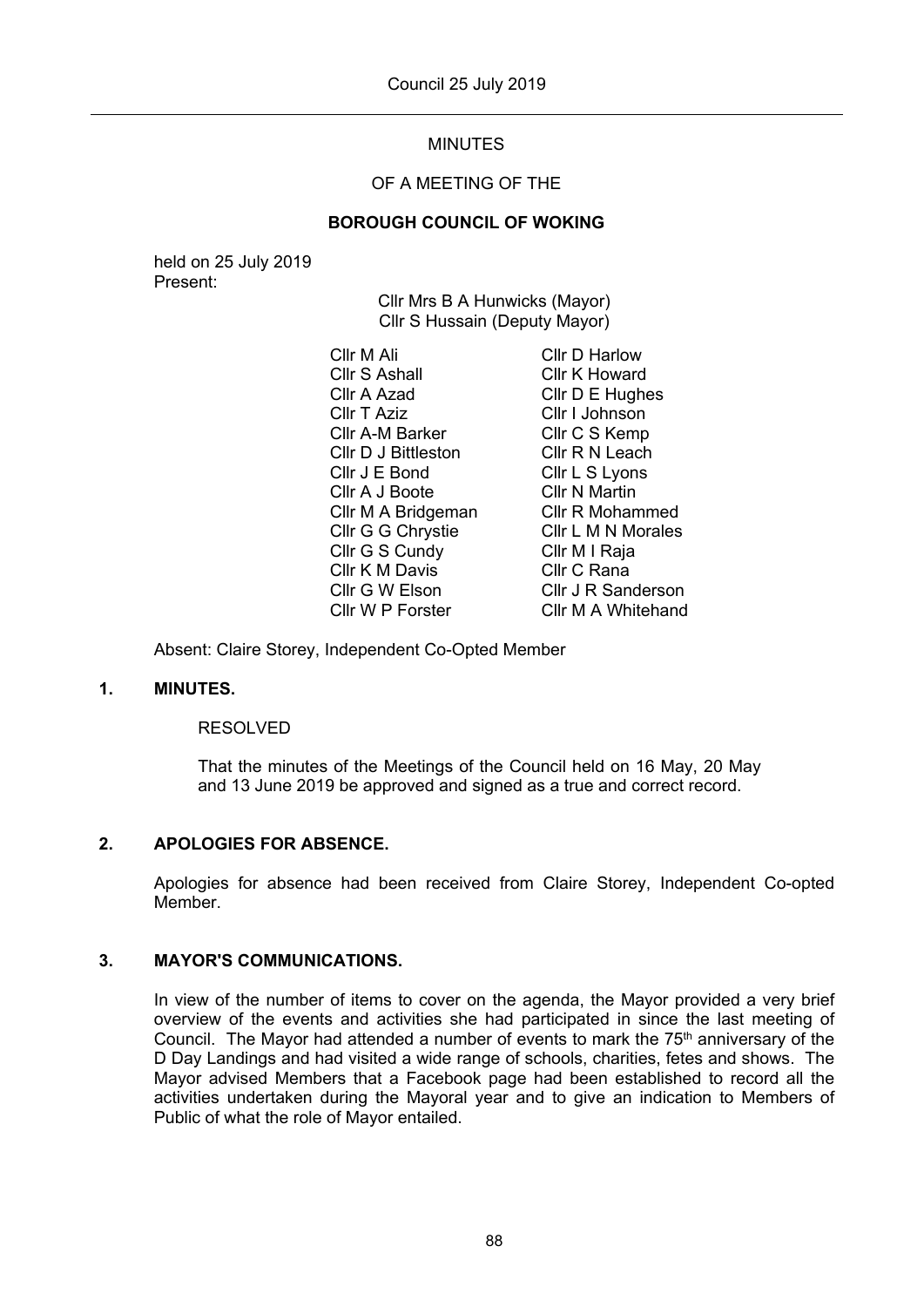## **4. URGENT BUSINESS.**

No items of Urgent Business were considered.

## **5. DECLARATIONS OF INTEREST.**

In accordance with the Members' Code of Conduct, the Leader of the Council, Councillor D J Bittleston, Councillor A Azad, Councillor D Harlow and Councillor C S Kemp declared a non-pecuniary interest in any items under which the Thameswey Group of Companies was discussed, arising from their positions as Directors of the Thameswey Group of Companies. The interest was such that speaking and voting were permissible.

In accordance with the Members' Code of Conduct, Councillor D J Bittleston declared a non-pecuniary interest in any items under which the Victoria Square Development was discussed, arising from his position as a Director of Victoria Square Woking Limited. The interest was such that speaking and voting were permissible.

In accordance with the Members' Code of Conduct, Councillor D J Bittleston declared a non-pecuniary interest in any items under which Rutland Woking Limited was discussed, arising from his position as a Director of Rutland Woking Limited. The interest was such that speaking and voting were permissible.

In accordance with the Members' Code of Conduct, Councillor G S Cundy declared a nonpecuniary interest in any items under which the Brookwood Cemetery was discussed, arising from his position as a Director of Woking Necropolis and Mausoleum Limited, Brookwood Park Limited and Brookwood Cemetery Limited. The interest was such that speaking and voting were permissible.

In accordance with the Members' Code of Conduct, the Mayor, Councillor Mrs B A Hunwicks, Councillor S Ashall, Councillor G W Elson, Councillor D J Bittleston, Councillor G G Chrystie, Councillor K Howard, Councillor D E Hughes and Councillor L M N Morales declared a non-pecuniary interest in agenda item 9f – Recommendations of the Executive – Royal Horticultural Society (Wisley) – Application for Financial Assistance, arising from their Membership of the Royal Horticultural Society. The interest was such that speaking and voting were permissible.

In accordance with the Members' Code of Conduct, Councillor G S Cundy declared a nonpecuniary interest in agenda item 9f – Recommendations of the Executive – Royal Horticultural Society (Wisley) – Application for Financial Assistance, arising from both his and his wife's Membership of the Royal Horticultural Society. The interest was such that speaking and voting were permissible.

In accordance with the Members' Code of Conduct, Councillor N Martin declared a nonpecuniary interest in agenda item 9f – Recommendations of the Executive – Royal Horticultural Society (Wisley) – Application for Financial Assistance, arising from both her and her husband's Membership of the Royal Horticultural Society. The interest was such that speaking and voting were permissible.

In accordance with the Members' Code of Conduct, Councillor M A Whitehand declared a non-pecuniary interest in agenda item 9f – Recommendations of the Executive – Royal Horticultural Society (Wisley) – Application for Financial Assistance, arising from her husband's Membership of the Royal Horticultural Society. The interest was not a formal interest under the Members' Code of Conduct so speaking and voting were permissible.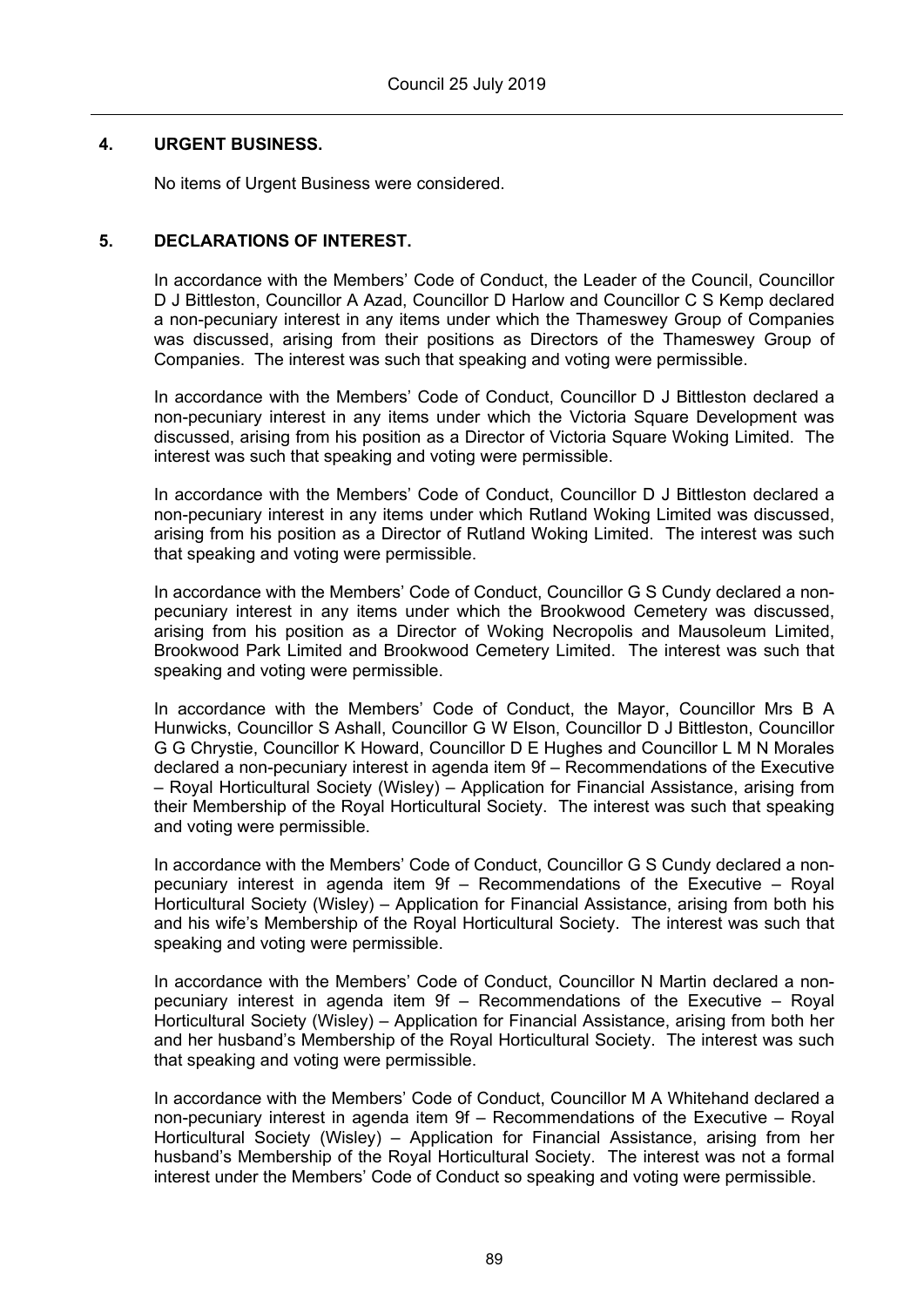In accordance with the Members' Code of Conduct, Councillor I Johnson declared an interest in Item 8 – Questions (questions 6, 7, 19 and 22) and Item 16g – Notices of Motion arising from his wife's position as Chairman of Woking Football Club. The interest was such that Councillor Johnson left the Chamber during the determination of the items.

In accordance with the Members' Code of Conduct, Councillor K M Davis declared a nonpecuniary interest in agenda item 9f – Recommendations of the Executive – Royal Horticultural Society (Wisley) – Application for Financial Assistance, arising from his wife's and daughter's Memberships of the Royal Horticultural Society. The interest was not a formal interest under the Members' Code of Conduct so speaking and voting were permissible.

In accordance with the Members' Code of Conduct, Councillor D Hughes and Councillor L Morales declared an interest in Item 6 – Petition – The Hoe Valley Neighbourhood Forum and Item 7 – Hoe Valley Neighbourhood Forum and Neighbourhood Area Designation arising from their position as Members of the Hoe Valley Neighbourhood Forum and their decision to sign the Hoe Valley petition. The interest was such that speaking and voting were permissible.

In accordance with Officer Employment Procedure Rules, the Chief Executive, Ray Morgan, the Deputy Chief Executive, Douglas Spinks, the Head of Democratic and Legal Services, Peter Bryant, and the Director of Housing, Louise Strongitharm, declared a disclosable personal interest (non-pecuniary) in any items under which the Thameswey Group of Companies was discussed, arising from their positions as Directors of the Thameswey Group of Companies. The interest was such that speaking was permissible.

In accordance with Officer Employment Procedure Rules, the Chief Executive, Ray Morgan, declared a disclosable personal interest (non-pecuniary) in any items under which the Victoria Square Development was discussed, arising from his position as a Director of Victoria Square Woking Limited. The interest was such that speaking was permissible.

In accordance with Officer Employment Procedure Rules, the Chief Executive, Ray Morgan, and the Deputy Chief Executive, Douglas Spinks, declared a disclosable personal interest (non-pecuniary) in any items under which Export House was discussed, arising from their positions as Directors of Export House Limited. The interest was such that speaking was permissible.

In accordance with Officer Employment Procedure Rules, the Deputy Chief Executive, Douglas Spinks, and Head of Democratic and Legal Services, Peter Bryant, declared a disclosable personal interest (non-pecuniary) in any items under which Brookwood Cemetery was discussed, arising from their positions as Directors of Woking Necropolis and Mausoleum Limited, Brookwood Park Limited and Brookwood Cemetery Limited. The interest was such that speaking was permissible.

In accordance with Officer Employment Procedure Rules, the Head of Democratic and Legal Services, Peter Bryant, and the Finance Director, Leigh Clarke, declared a disclosable personal interest (non-pecuniary) in any items under which Dukes Court was discussed, arising from their positions as Directors of Dukes Court Owner T S a r l. The interest was such that speaking was permissible.

In accordance with Officer Employment Procedure Rules, the Head of Democratic and Legal Services, Peter Bryant, and the Finance Director, Leigh Clarke, declared a disclosable personal interest (non-pecuniary) in any items under which Kingfield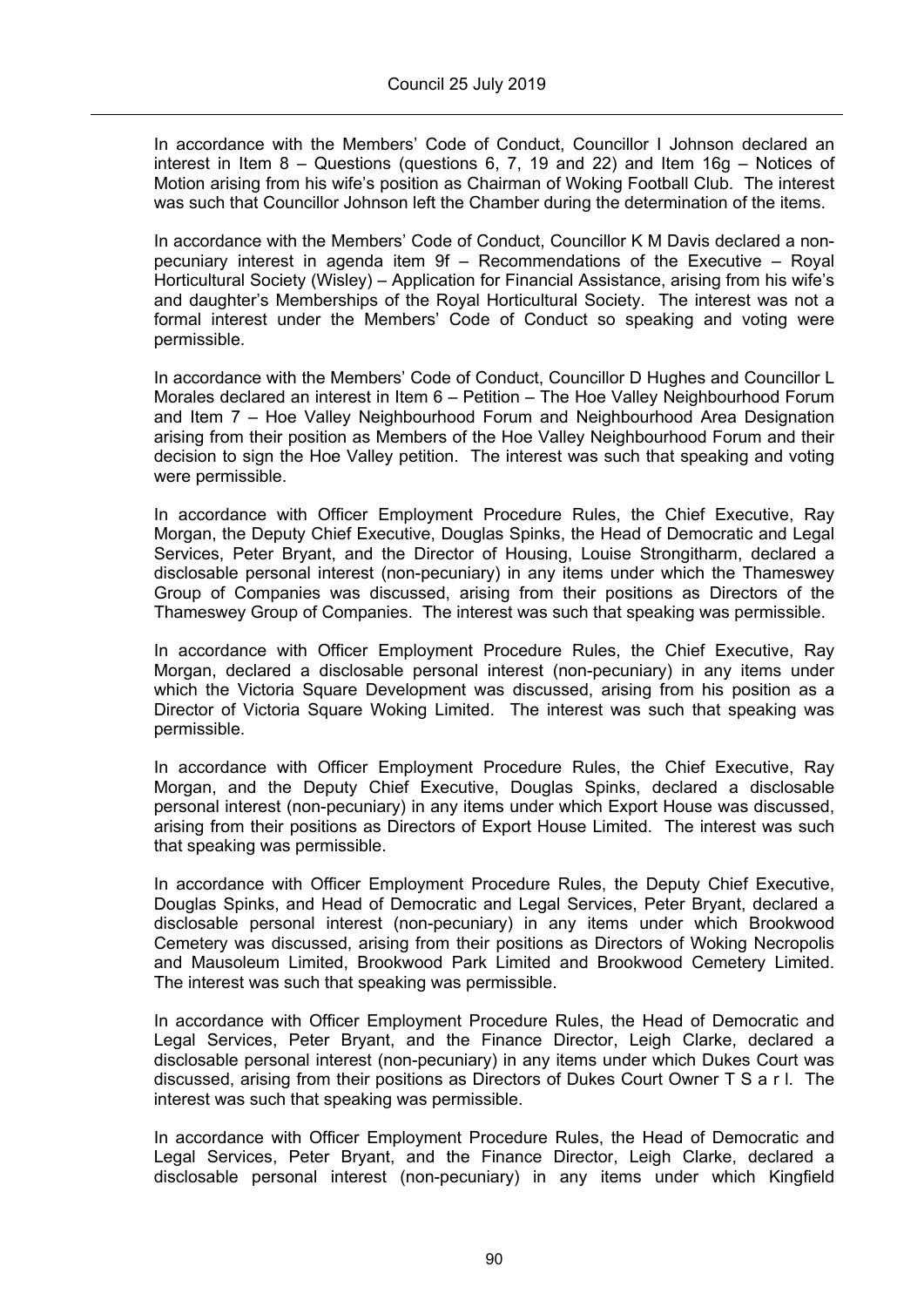Community Sports Centre was discussed, arising from their positions as Directors of Kingfield Community Sports Centre Limited. The interest was such that speaking was permissible.

In accordance with Officer Employment Procedure Rules, the Head of Democratic and Legal Services, Peter Bryant, declared a disclosable personal interest (non-pecuniary) in any items under which Rutland Woking Limited was discussed, arising from his position as Council appointed alternate Director of Rutland Woking Limited. The interest was such that speaking was permissible.

In accordance with Officer Employment Procedure Rules, the Chief Executive, Ray Morgan, the Deputy Chief Executive, Douglas Spinks, and the Head of Democratic and Legal Services, Peter Bryant, declared a disclosable personal interest (non-pecuniary) in agenda item 9f – Recommendations of the Executive – Royal Horticultural Society (Wisley) – Application for Financial Assistance, arising from their Memberships of the Royal Horticultural Society. The interest was such that speaking was permissible.

In accordance with the Officer Employment Procedure Rules, Peter Bryant (Head of Democratic and Legal Services) declared a disclosable personal interest (non-pecuniary) in Agenda Item 16g – Notices of Motion – arising from (i) being a member of the Cards Trust, the supporters' club for Woking Football Club, (ii) providing occasional unpaid assistance to Woking Football Club, e.g. acting as Returning Officer for the election of directors and (iii) a Council appointed director of Kingfield Community Sports Centre Limited. The interest was such that it did not prevent Mr Bryant from advising Council on this matter.

In accordance with the Officer Employment Procedure Rules, Leigh Clarke (Finance Director) declared a disclosable personal interest (non-pecuniary) in Agenda Item 16g – Notices of Motion – arising from (i) her husband having a small shareholding in Woking Football Club and (ii) a Council appointed director of Kingfield Community Sports Centre Limited. The interest was such that it did not prevent Mrs Clarke from advising Council on this matter.

## **6. PETITION - THE HOE VALLEY NEIGHBOURHOOD FORUM.** WBC19-017

The Council received a petition which requested the Authority to recognise the Hoe Valley Neighbourhood Forum and area at the meeting. A report setting out the details of the petition noted that a report appeared later on the agenda proposing the approval of the Hoe Valley Neighbourhood Forum and Neighbourhood Area.

The Mayor welcomed Mr Mirza to the meeting who spoke in support of the petition on behalf those who had signed it. Following the presentation of the petition, Members were invited to ask questions before moving to the debate.

The Mayor thanked Mr Mirza for attending the meeting and drew the Council's attention to the recommendation in the report which proposed that the wording of the petition and the comments of Mr Mirza should be taken into account in consideration of Agenda Item 7, the Hoe Valley Neighbourhood Forum and Neighbourhood Area Designation.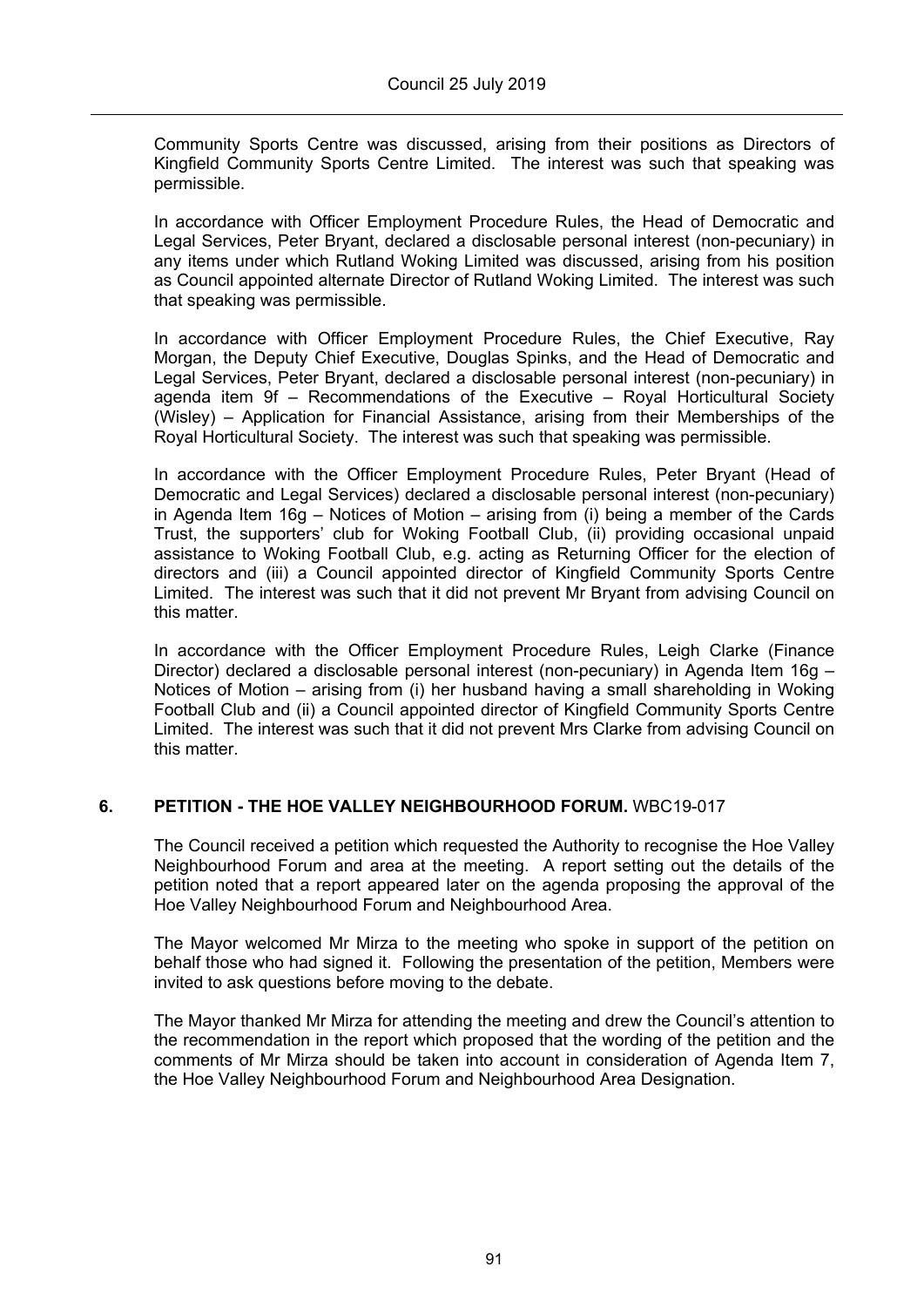### RESOLVED

That the wording of the petition and the comments of Mr Mirza be taken into account in the consideration of Agenda Item 7, the Hoe Valley Neighbourhood Forum and Neighbourhood Area Designation.

### **7. HOE VALLEY NEIGHBOURHOOD FORUM AND NEIGHBOURHOOD AREA DESIGNATION.** WBC19-004

The Council received a report on the application for the establishment of a Neighbourhood Forum and the designation of a Neighbourhood Area for the purposes of preparing a Neighbourhood Plan for the Hoe Valley. It was noted that, in accordance with the Neighbourhood Planning (General) Regulations (2012) (as amended), the two applications were to be determined as distinct and separate applications. The applications had been made in a single document to be determined in parallel with each other. The applications had been consulted on and 116 individuals had submitted representations, details of which were set out in the report.

Councillor Cundy presented the report, drawing the Council's attention to the key points of the proposals and the stages going forward. The Council acknowledged the significant work undertaken by local residents in establishing a local Neighbourhood Forum and drawing up the proposals for the Neighbourhood area.

#### RESOLVED

- That (i) pursuant to Section 61F(5) of the Town and Country Planning Act 1990 (as amended) the Council approves the designation of the Hoe Valley Neighbourhood Forum for the purposes of preparing a Neighbourhood Plan;
	- (ii) pursuant to Section 61G of the Town and Country Planning Act 1990 (as amended) and the Neighbourhood Planning (General) Regulations 2012 (as amended) the Council approves the Neighbourhood Area for Hoe Valley as included in Appendix 2 of the report; and
	- (iii) the effective date for the designation of the Hoe Valley Neighbourhood Forum and the Hoe Valley Neighbourhood Area should be the date of the Council's decision on the two applications, in this regard, 25 July 2019.

## **8. QUESTIONS.**

(NOTE: In accordance with the Officer Employment Procedure Rules, Peter Bryant (Head of Democratic and Legal Services) declared a disclosable personal interest (nonpecuniary) in the following item – Questions – arising from (i) being a member of the Cards Trust, the supporters' club for Woking Football Club, and (ii) providing occasional unpaid assistance to Woking Football Club, e.g. acting as Returning Officer for the election of directors. The interest was such that it did not prevent Mr Bryant from advising Council on this matter.)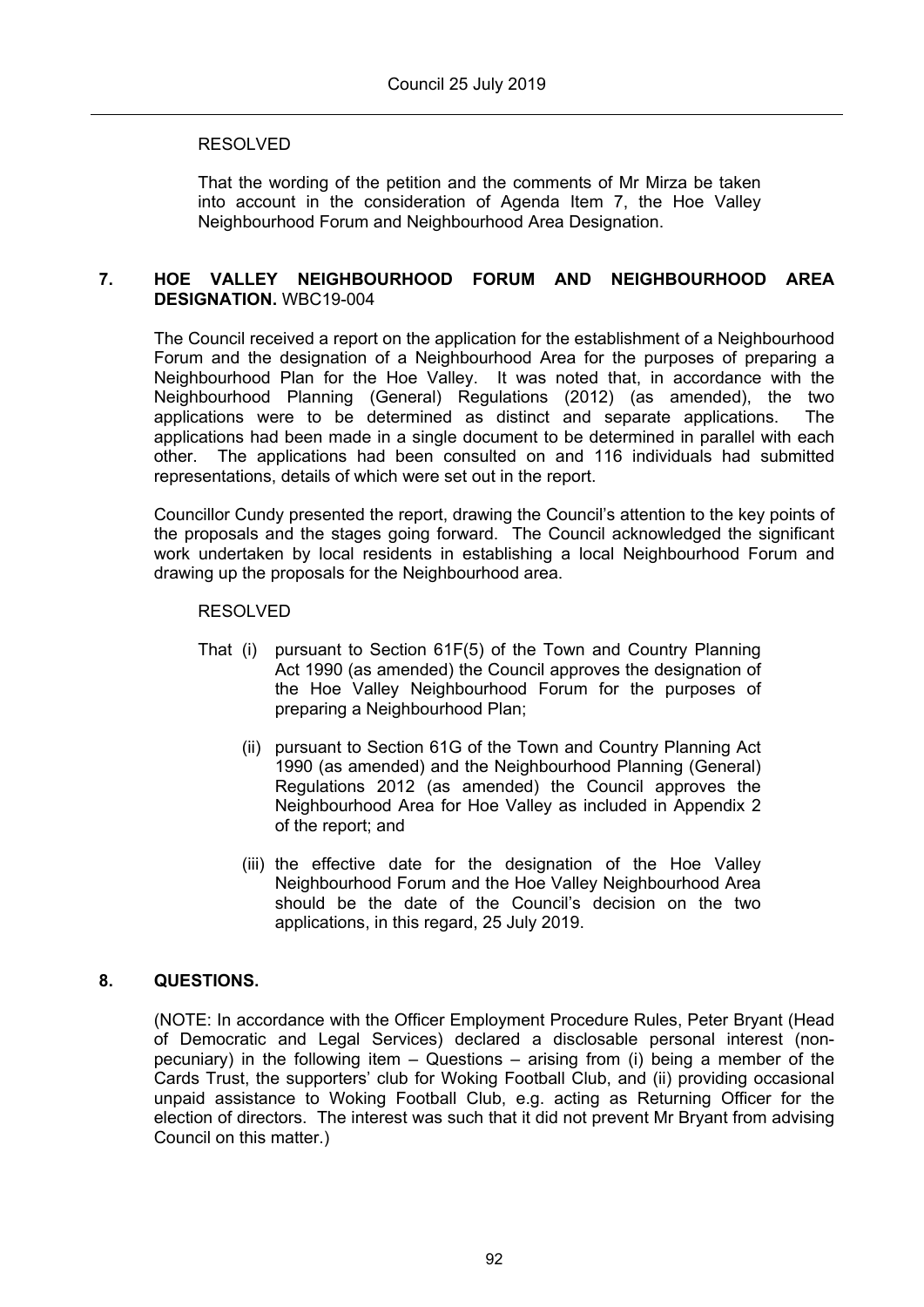(NOTE: In accordance with the Officer Employment Procedure Rules, Leigh Clarke (Finance Director) declared a disclosable personal interest (non-pecuniary) in the following item – Questions – arising from her husband having a small shareholding in Woking Football Club. The interest was such that it did not prevent Mrs Clarke from advising Council on this matter.)

Copies of questions submitted under Standing Order 8.1 together with draft replies were laid upon the table. The replies were confirmed by Members of the Executive, supplementary questions were asked and replies given.

It was noted that a number of the questions would be dealt with under Part II of the agenda – Press and Public Excluded – in light of the information covered.

## **9. RECOMMENDATIONS OF THE EXECUTIVE. WBC19-020**

The Mayor reported that it was intended to deal with the proposals in respect of Temporary Accommodation under Part I of the agenda. In the event any Members wished to discuss any elements deemed confidential, the discussion would be deferred to Part II of the agenda – Press and Public Excluded. Furthermore, the Council was advised that the recommendation from the Standards and Audit Committee in respect of the External Audit Report to Those Charged with Governance would be dealt with under agenda item 8, Statement of Accounts 2018/19.

Councillor D J Bittleston moved and Councillor A Azad seconded the reception and adoption of the report and recommendations from the meetings of the Executive held on 6 June and 11 July 2019.

## **Notice of Motion - Cllr A-M Barker - Review of Committee Structure.** EXE19-040

The next item dealt with a Notice of Motion from Councillor A-M Barker seeking the establishment of a task group to consider whether it would be beneficial to change the existing governance structure to a committee system. Councillor Bittleston introduced the recommendation of the Executive and welcomed the proposal for a review, suggesting the establishment of a six member Task Group comprising two Conservative Councillors, two Liberal Democrat Councillors, one Labour Councillor and one Independent Councillor.

## RESOLVED

- That (i) the Motion be supported and a Governance Review Task Group be established, comprising six Members; and
	- (ii) the Task Group membership for the 2019/20 Municipal Year to comprise Councillor Ashall, Councillor Aziz, Councillor Barker, Councillor Bond, Councillor Forster and Councillor Whitehand.

## **Woking Borough Council Single Use Plastics (SUP) Policy.** EXE19-039

Councillor K M Davis, Portfolio Holder for Environment and Sustainability, introduced the recommendation of the Executive for the adoption of a policy on Single Use Plastics (SUP). Councillor Howard, Shadow Portfolio Holder, further welcomed the proposals.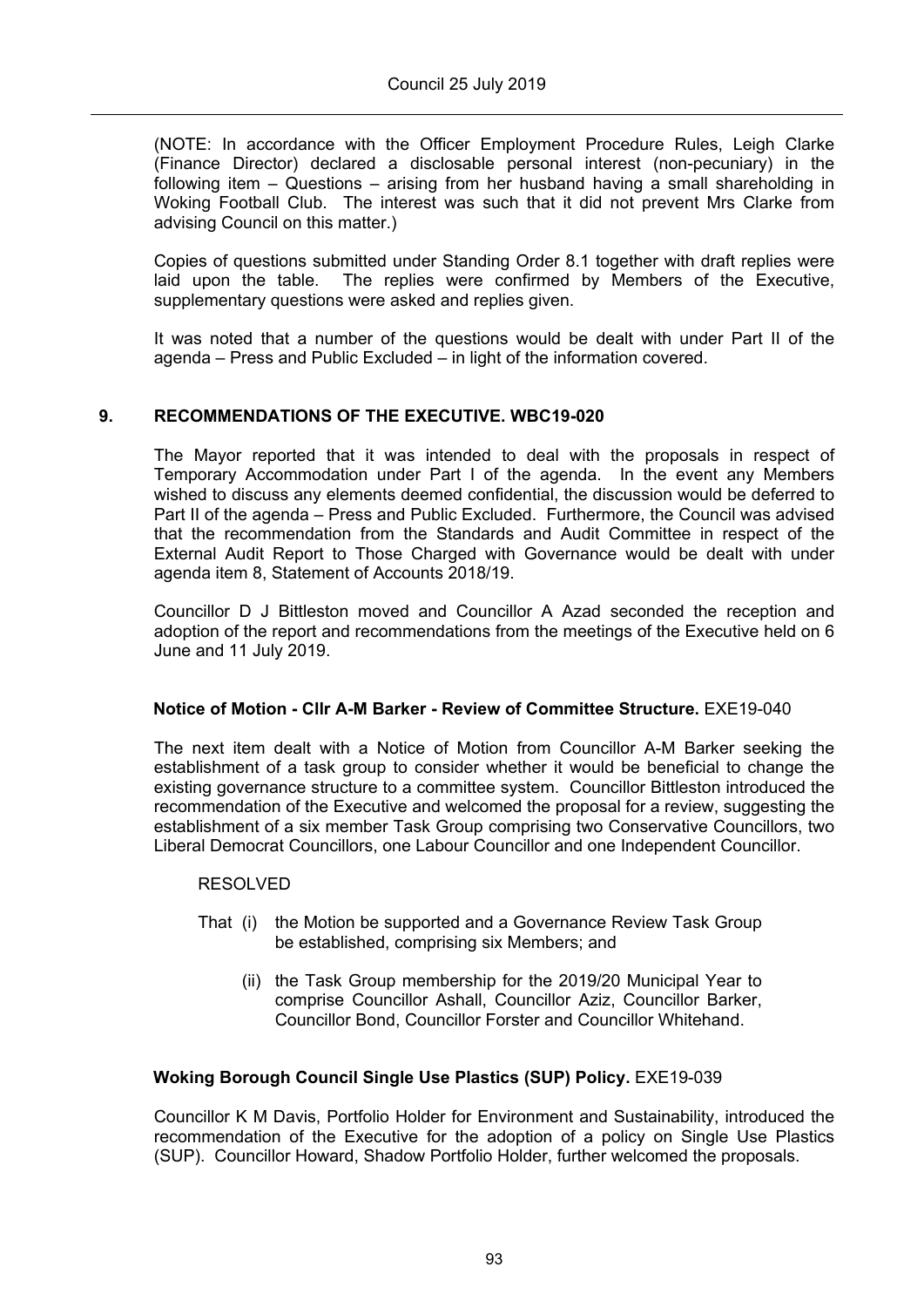#### RESOLVED

- That (i) the proposal for a Woking Borough Council Single Use Plastic (SUP) Policy be agreed, subject to amendments by the Executive;
	- (ii) the final policy be supported and published on the website;
	- (iii) delegated authority be given to the Green Infrastructure Manager, in consultation with the Portfolio Holder for Environment and Sustainability, to approve future updates to the Borough Council's SUP Policy;
	- (iv) formal support be given to the Surrey Environment Partnership SUP Strategy and Action Plan;
	- (v) local initiatives to address SUP reduction in Woking Borough be supported, such as Plastic Free Communities; and
	- (vi) the Council removes all single use plastics from its estate, and the services it provides directly, by the end of 2020, as far as is practicable.

### **Children's Centres.** EXE19-038

The Council had before it the recommendation of the Executive in respect of the proposal for Woking Borough Council to become the lead provider for Family Centres in Woking and develop the vital outreach support to families. Councillor Kemp introduced the report, outlining the objectives that would be achieved by the proposals and advising that the changes would give the residents of Woking the best possible service through a targeted approach.

Councillor Hughes, Chairman of the Overview and Scrutiny Committee, introduced a report which set out a series of recommendations which had been drawn up following a review of the proposals by the Overview and Scrutiny Committee. Councillor Kemp noted that some of the recommendations to emerge from the Overview and Scrutiny Committee were statements and that some would be undeliverable. In view of this, Councillor Kemp undertook to work with the Chairman of the Overview and Scrutiny Committee outside of the meeting on the points raised by the Committee.

#### RESOLVED

- That (i) Woking Borough Council to be the lead provider for Woking Family Centres in a partnership arrangement with Surrey County Council; and
	- (ii) the recommendations from the Overview and Scrutiny Committee as set out below be taken forward by the Portfolio Holder in consultation with the Chairman of the Overview and Scrutiny Committee:
		- (i) O&S review how the transition embeds later in the municipal year (assuming that the Council agrees to WBC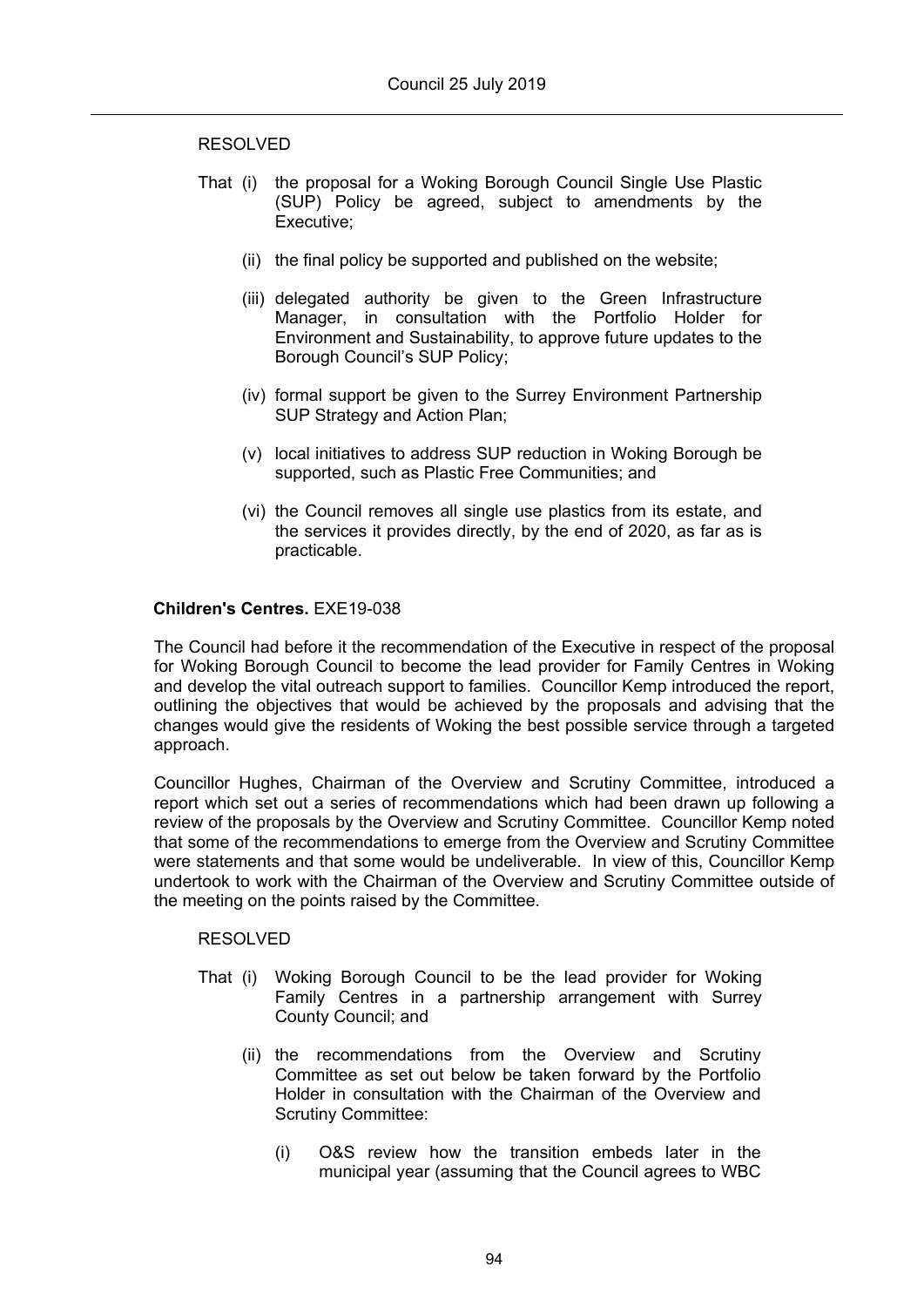managing the new service. This is apparently the first time the service will be provided in this way so no precedent to refer to;

- (ii) a review of the funding envelope is undertaken by WBC at a later date, and that a flexible approach is made to the provision of funds. A 43% cut in funding is reported by the Children's Centres in this borough and it is uncertain whether the funding allocated will be sufficient;
- (iii) any impact on social isolation is considered due to the cut to the universal offer and the move to a more targeted approach;
- (iv) a self-entry point to the service be considered for those families with on-going needs:
- (v) there is some monitoring of the group for which there is no formal provision (tier 1); concern expressed that the preventative element of the existing universal offer will be lost and that there could be an increase in late referrals and interventions. Also additional pressure on stretched school and other services could be felt;
- (vi) there is robust liaison with the voluntary and faith sectors who may be asked to fill this early gap. Also a monitoring of issues presented at schools where children are not in the Family service, but would previously have been accessing the universal offer;
- (vii) support and training be provided to the voluntary and faith sectors to assist in the identification of needy families with referral routes into the targeted services; and
- (viii) matching of the areas of need to local provision we understand is feasible. It will be interesting to see how this will work in practice. Concern had been raised about the specific closure of local centres. The flexibility discussed in the meeting was positive, where areas of specific need could be provided within localities where a centre is not permanently provided.

## **Temporary Accommodation.** EXE19-041

The Council had before it the recommendations of the Executive following a review of the existing temporary accommodation schemes which had identified the need for urgent and significant investment to refurbish the accommodation to an acceptable standard. Included in the recommendations was the acquisition and conversion of a Woking town centre site to use as temporary accommodation, improvement in the standards of the existing temporary accommodation and disposal of a property formerly used as temporary accommodation.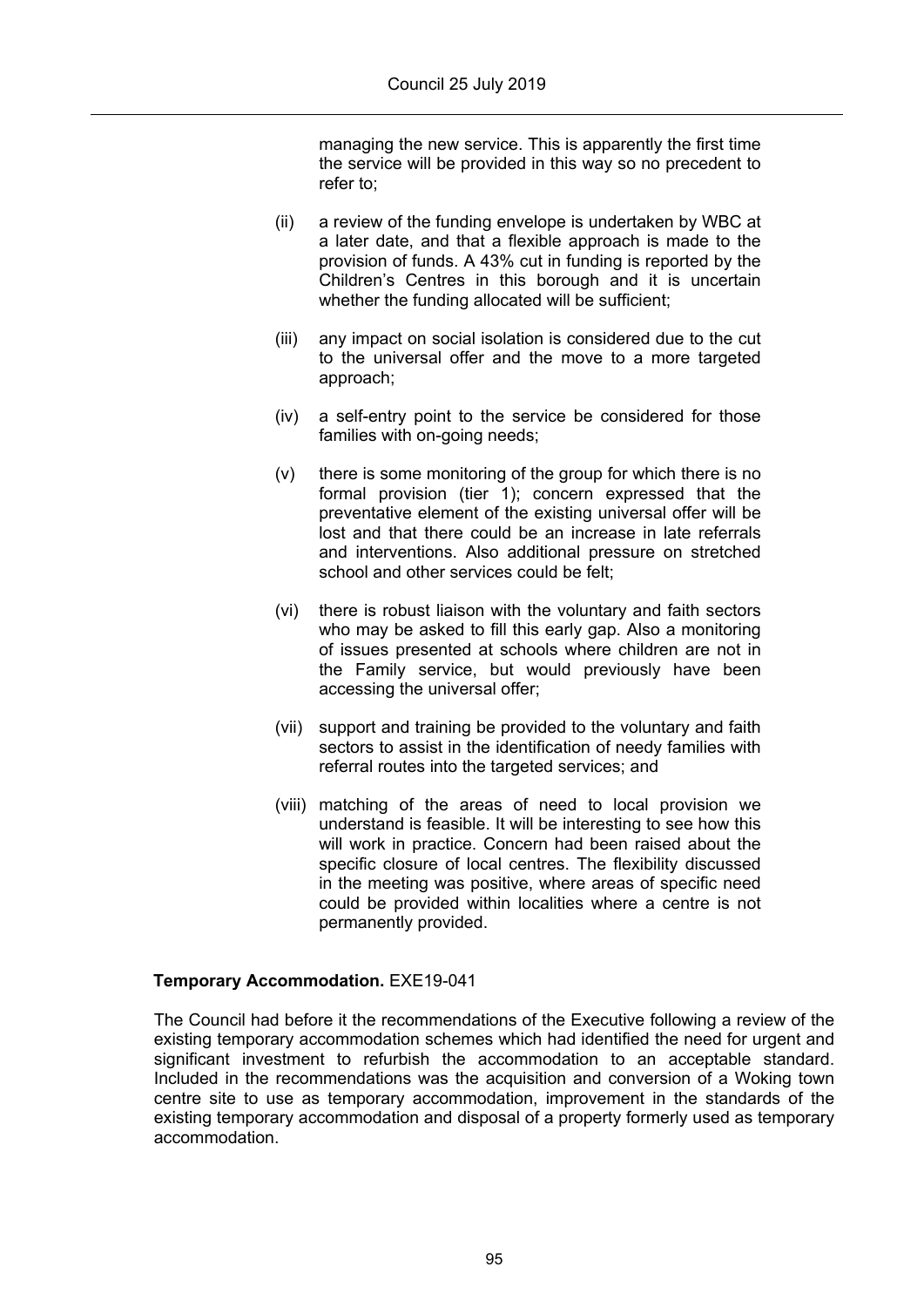#### RESOLVED

- That (i) the acquisition and conversion of a Woking town centre site for the use as temporary accommodation be approved for a total project cost of circa £4,600,000;
	- (ii) the proposal to improve the housing standards of the Council's current temporary accommodation properties, at a total cost of circa £152,000, be approved to ensure that the provision is fit for purpose;
	- (iii) the vacant property at 37 St Johns Road (formerly used as temporary accommodation) be disposed of and the capital receipt re-invested towards implementing recommendations (i) and (ii) above;
	- (iv) in the event that the acquisition of the identified site falls through, the Director of Housing, in consultation with the Portfolio Holder for Housing Services and the Portfolio Holder for Asset Management, be authorised to identify and proceed with the purchase of an alternative town centre site for use as temporary accommodation, providing the financial business case is broadly similar; and
	- (v) the Director of Housing be authorised to take all necessary actions to achieve the outcomes referred to in  $(i) - (iv)$  above.

## **Woking Borough Council Street Naming and Numbering Policy.** EXE19-036

Councillor Davis, Portfolio Holder, introduced the recommendations from the Executive in respect of the adoption of a Street Naming and Numbering Policy for Woking as part of the Council's statutory responsibility to assign addresses to properties in the Borough.

#### RESOLVED

- That (i) the Street Naming and Numbering Policy, attached at Appendix 1 to the report, be approved;
	- (ii) the Street Naming and Numbering Policy be published on the Council's website; and
	- (iii) the Green Infrastructure Manager, in consultation with the Portfolio Holder for Environment and Sustainability, be given delegated authority to approve future updates to the Street Naming and Numbering Policies to reflect new information.

### **Royal Horticultural Society (Wisley) - Application for Financial Assistance.** EXE18- 124

(NOTE: Following reference to Citizens Advice Woking during the debate, and in accordance with the Members' Code of Conduct, Councillor I Johnson declared an interest in the following item arising from his wife's employment by the charity. The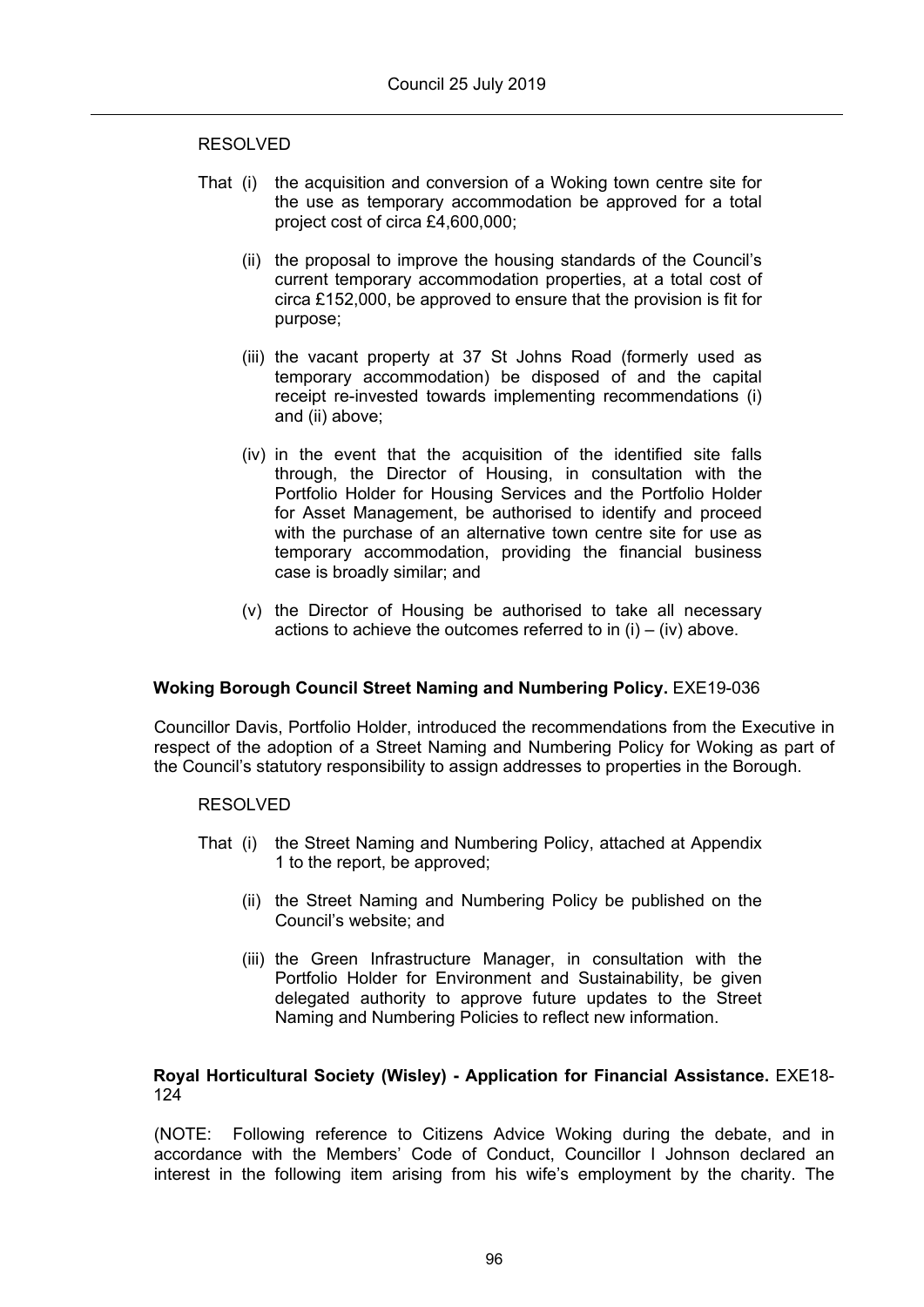interest was such that Councillor Johnson would have left the Council Chamber if there had been any further discussion of Citizens Advice Woking.)

The Council had before it a recommendation from the Executive to award grant funding of £100,000 to the Royal Horticultural Society (Wisley) to assist with the costs of building a Centre for Horticultural Science and Learning. In introducing the proposal, Councillor Azad, Portfolio Holder for Grants, referred to the joint work that had been undertaken between Woking Borough Council and the RHS.

A number of concerns over the proposal were raised, in particular the level of award proposed, the financial position of the RHS, and the potential funding of an organisation outside of the Borough of Woking. Whilst the proposal to grant aid the RHS was not welcomed, the Council acknowledged the importance of the Society and the work it undertook.

In view of the concerns raised and in accordance with Standing Order 10.8, the names of Members voting for and against the recommendation were recorded.

| In favour:                | Councillor D Bittleston.                                                                                                                                                                                                                                                       |
|---------------------------|--------------------------------------------------------------------------------------------------------------------------------------------------------------------------------------------------------------------------------------------------------------------------------|
| Total in favour:          | 1                                                                                                                                                                                                                                                                              |
| Against:                  | Councillors M Ali, S Ashall, T Aziz, A-M Barker, J Bond, A<br>Boote, M Bridgeman, G Chrystie, G Cundy, K Davis, G<br>Elson, W Forster, K Howard, D Hughes, S Hussain, I<br>Johnson, R Leach, L Lyons, N Martin, R Mohammed, L<br>Morales, M Raja, J Sanderson and M Whitehand. |
| Total against:            | 24                                                                                                                                                                                                                                                                             |
| Present not voting:       | Councillors A Azad, D Harlow, C Kemp and C Rana,                                                                                                                                                                                                                               |
| Total present not voting: | 4                                                                                                                                                                                                                                                                              |

The recommendation was therefore lost by 1 vote in favour to 24 votes against.

RESOLVED

That the application for funding by the Royal Horticultural Society (Wisley) be not supported.

## **10. STATEMENT OF ACCOUNTS 2018/19.** WBC19-025

The Mayor outlined the approach to be taken in dealing with the Statement of accounts and the recommendation of the Standards and Audit Committee in regard to the Report to those Charged with Governance (ISA 260) 2018/19. On behalf of the Standards and Audit Committee, Councillor Johnson moved and Councillor Whitehand seconded the receipt of the Committee's recommendation.

Councillor Azad introduced the Statement of Accounts and drew the Council's attention to the key points arising from the accounts. It was noted that the ISA 260 report was a good report and that the auditor had indicated that they anticipated issuing an unqualified opinion by 31 July 2019 in accordance with the statutory timetable.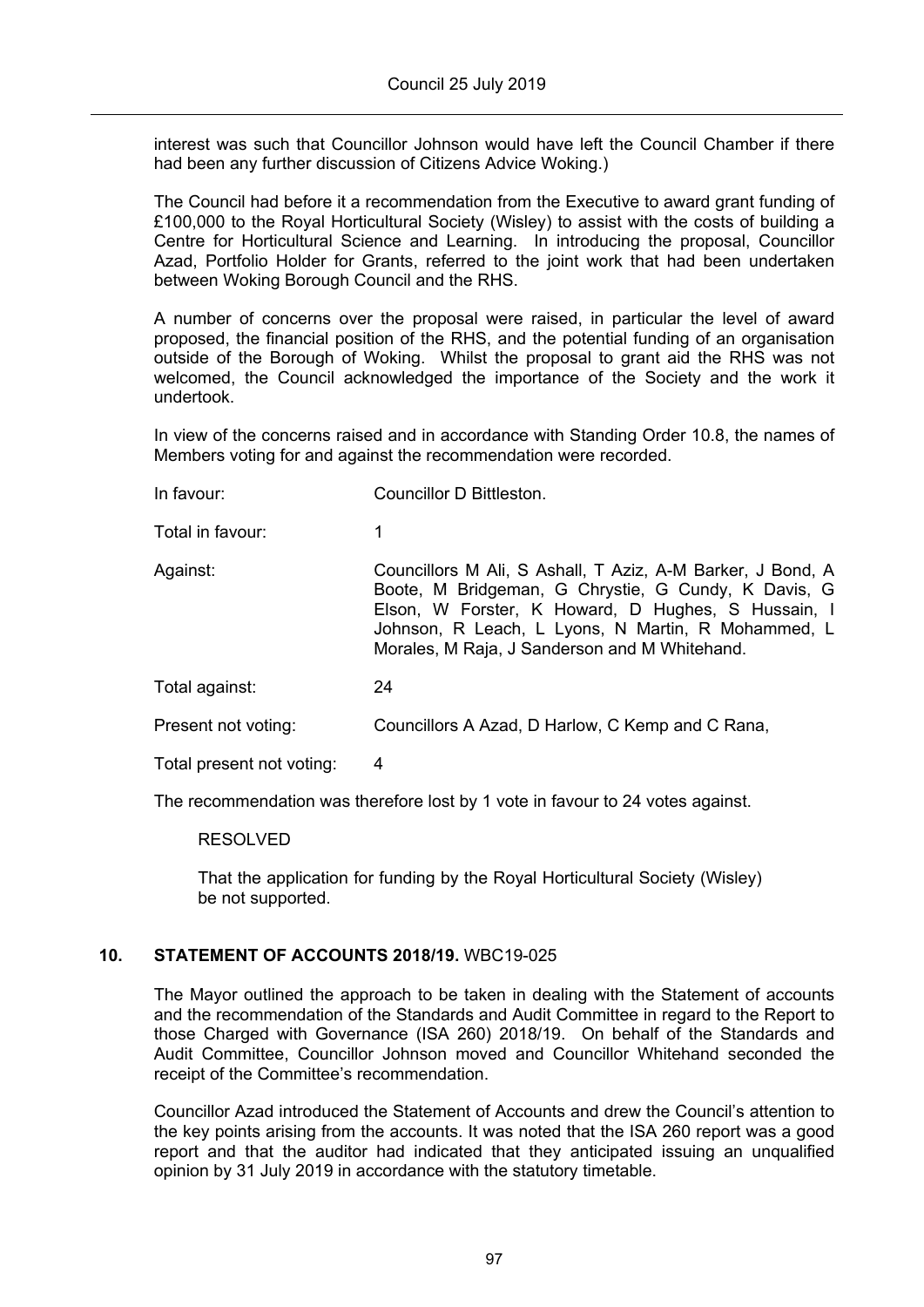The accounts of the Thameswey group of companies, the Brookwood Cemetery companies and the Dukes Court holding company for the year ended 31 December 2018 had been consolidated into the Council's Statement of Accounts to present the Council's full group accounts. Following approval by Council and receipt of the audit opinion, the final Statement of Accounts would be published on the Council's website, together with associated documents.

The Council was asked to agree the recommendation in the report before them together with the recommendation of the Standards and Audit Committee.

## RESOLVED

- That (i) the Statement of Accounts for 2018/19 be approved; and
	- (ii) the Report To Those Charged with Governance (ISA 260) 2018/19 and the Management Representation letter be received.

## **11. STATEMENT BY THE PORTFOLIO HOLDER FOR THE ENVIRONMENT.**

Councillor Davis, Portfolio Holder for the Environment, read out a statement on Climate Change which proposed that the Council should reaffirm its policies which in themselves recognised the climate change emergency. Councillor Davis proposed that the Council's Woking 2050 and Natural Woking Strategies should recognise that there was a climate and ecological emergency and that the Council should formally declare a climate emergency. Furthermore, the Portfolio Holder proposed that the Climate Change Working Group should be requested to bring forward proposals to accelerate the delivery of the Woking 2050 and Natural Woking Strategies. In considering the proposals, it was noted that Surrey County Council had itself declared a climate change emergency earlier in the month.

Councillor Davis moved and Councillor Howard, Shadow Portfolio Holder for the Environment and Chairman of the Climate Change Working Group, seconded the recommendations, welcoming the statement and reiterating the concerns of the impact of climate change.

The proposals were discussed in detail and the Council noted that the proposals were similar to those set out in a Notice of Motion submitted by Councillor Forster which appeared later on the agenda. The Councillors were advised that any decisions in respect of the proposals submitted by Councillor Davis would not impact on the consideration of Councillor Forster's Notice of Motion. The work the Council had undertaken in the face of climate change was discussed and it was felt that the Council could have publicised its work more widely, raising awareness of the issues involved and the actions individuals could take in helping to mitigate the impact.

#### RESOLVED

- That (i) the Council's Woking 2050 and Natural Woking Strategies recognise that there is a Climate and Ecological Emergency and that the Council formally declares a Climate Emergency; and
	- (ii) as requested by the Leader of the Council, the Climate Change Working Group be requested to bring forward proposals to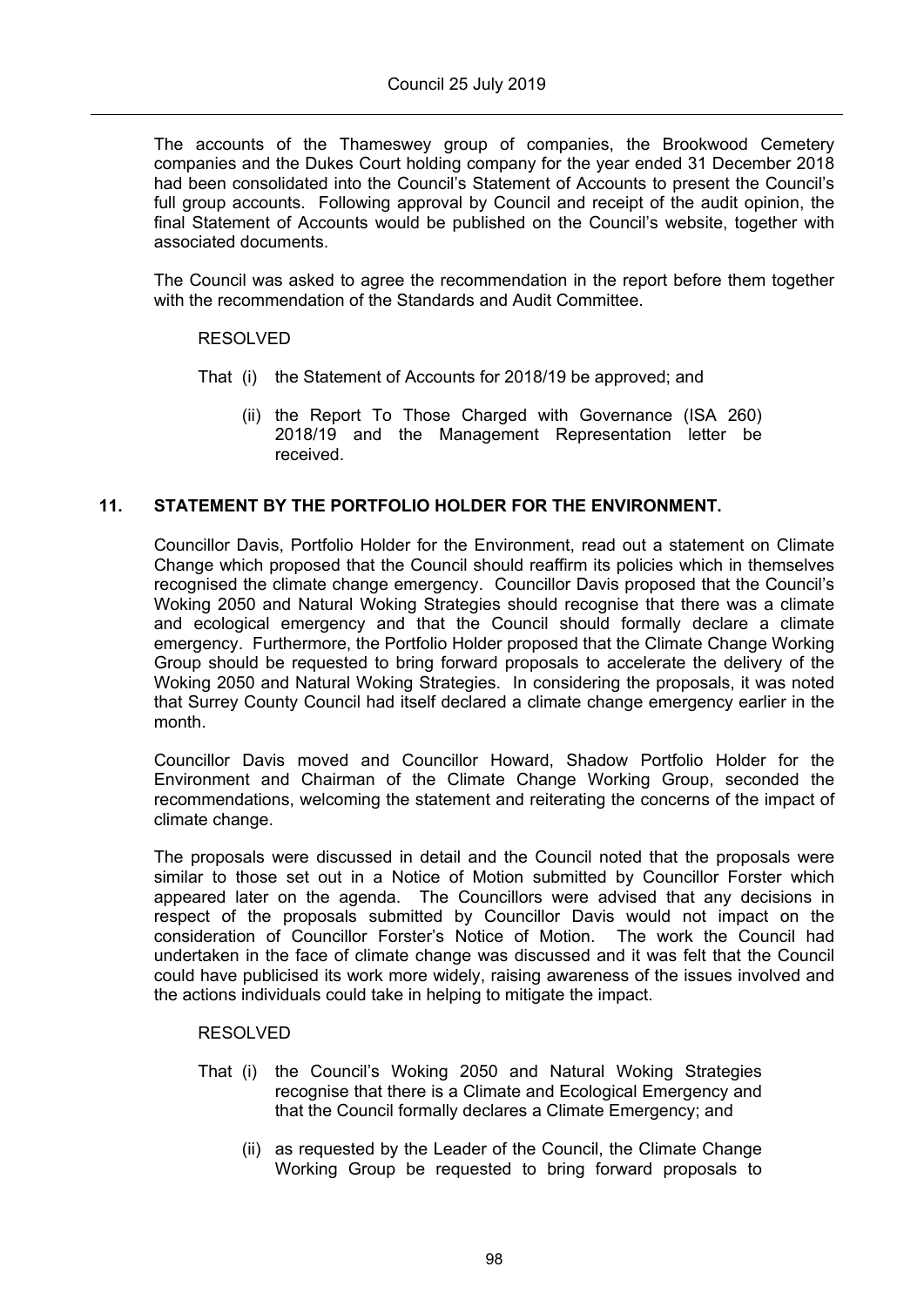accelerate the delivery of the Woking 2050 and Natural Woking Strategies.

## **12. SITE ALLOCATIONS DEVELOPMENT PLAN DOCUMENT.** WBC19-021

(NOTE: In accordance with the Members' Code of Conduct, Councillor I Johnson declared an interest in the following item – Site Allocations Development Plan Document – in respect of references to Woking Football Club, arising from his wife's position as Chairman of Woking Football Club. The interest was such that Councillor Johnson left the Chamber during the determination of the item.)

Councillor Chrystie, Chairman of the Local Development Framework Working Group, presented the report and recommendations in respect to the Site Allocations Development Plan Document. It was noted that the draft Document had been approved for consultation by the Council in October 2018. The consultation had ended in December 2018 and based on the analysis of representations received, a schedule of modifications had been drawn up. Subject to the proposed modifications being approved, Officers were satisfied that the Document was defensible, justified by evidence and could withstand scrutiny at the Examination by the Secretary of State.

The proposals were debated and concerns were expressed over the impact on the Green Belt in Byfleet and the need to provide adequate transit sites in the Borough for gypsies and travellers. Councillor Chrystie responded to the points made and directed the Council to the recommendations before it. In doing so, Councillor Chrystie drew the attention of Councillors to the extensive work of Officers in preparing the Site Allocations Development Plan Document.

In accordance with Standing Order 10.8, the names of Members voting for and against the recommendations (i), (iv), (v) and (vi) were recorded as follows.

In favour: Councillors S Ashall, A Azad, T Aziz, A-M Barker, D Bittleston, G Chrystie, G Cundy, K Davis, G Elson, D Harlow, D Hughes, S Hussain, C Kemp, R Leach, L Lyons, N Martin, R Mohammed, L Morales, M Raja, C Rana, J Sanderson and M Whitehand.

Total in favour: 22

Against: Councillors J Bond, A Boote, M Bridgeman and W Forster.

Total against: 4

Present not voting: Councillors M Ali and K Howard.

Total present not voting: 2

Recommendations (i), (iv), (v) and (vi) were therefore carried by 22 votes in favour to 4 votes against.

### RESOLVED

That (i) the various responses to the Regulation 19 consultation on the Site Allocations DPD and its supporting Sustainability Appraisal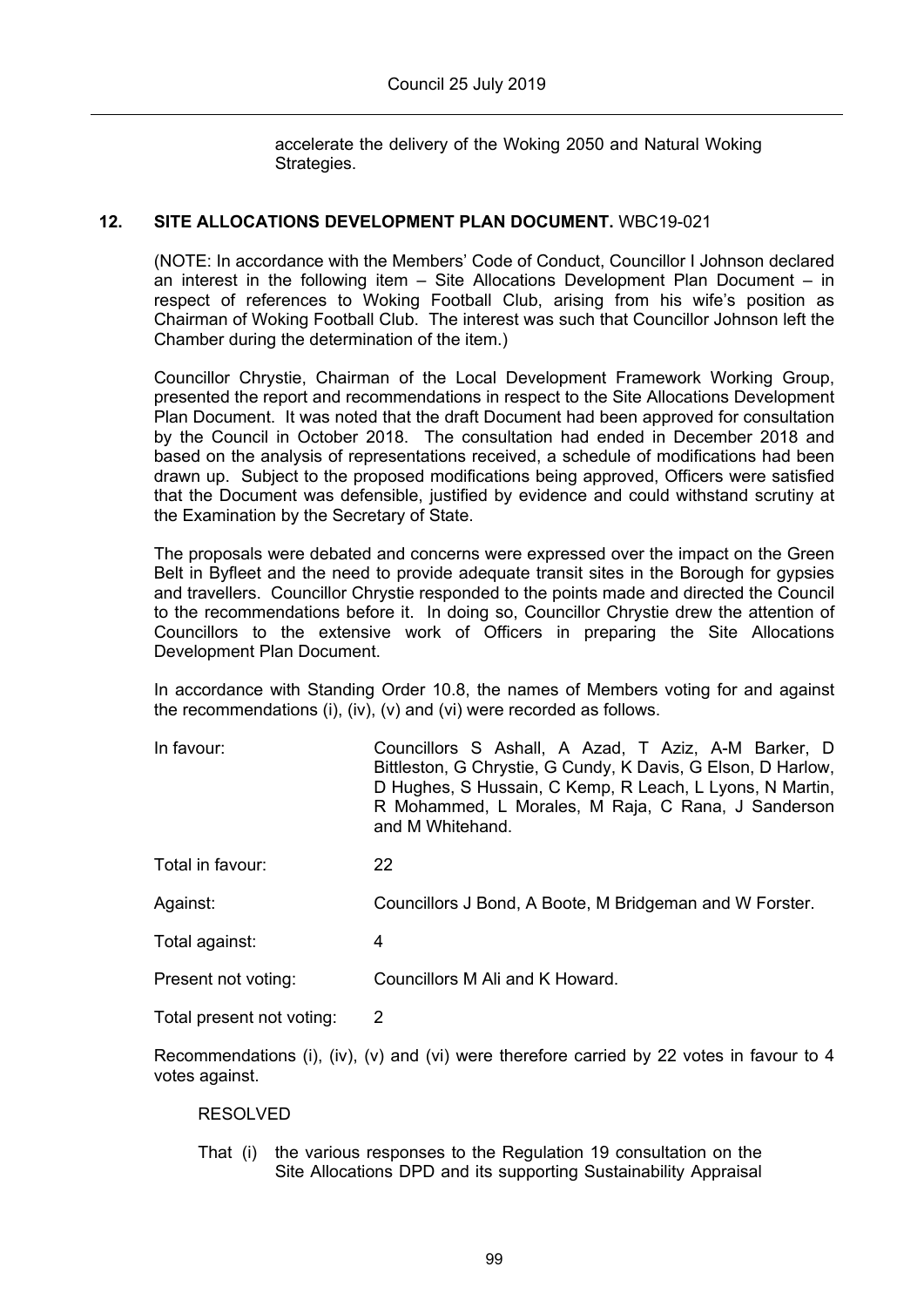report, Habitats Regulations Assessment and the Proposals Map together with Officers' response and recommendations be noted (copy in Members' Lounge);

- (iv) authority be delegated to the Deputy Chief Executive in consultation with the Portfolio Holder for Planning, to approve any minor changes to the Site Allocations DPD and the other Submission Documents to reflect new information, including national guidance before they are sent to the Secretary of State. This will also include overseeing the presentation of the documents;
- (v) authority be delegated to the Deputy Chief Executive in consultation with the Portfolio Holder for Planning to agree changes that might be proposed by the Inspector during the Examination process; and
- (vi) authority be delegated to the Deputy Chief Executive to ensure the preparation and participation of the Council at the Independent Examination of the Site Allocations DPD.

In accordance with Standing Order 10.8, the names of Members voting for and against the recommendations (ii) and (iii) were recorded as follows.

| In favour:       | Councillors S Ashall, A Azad, T Aziz, A-M Barker, D<br>Bittleston, G Chrystie, G Cundy, K Davis, G Elson, D Harlow,<br>D Hughes, S Hussain, C Kemp, R Leach, N Martin, R<br>Mohammed, L Morales, M Raja, C Rana, J Sanderson and<br>M Whitehand. |
|------------------|--------------------------------------------------------------------------------------------------------------------------------------------------------------------------------------------------------------------------------------------------|
| Total in favour: | 21                                                                                                                                                                                                                                               |
| Against:         | Councillors J Bond, A Boote, M Bridgeman, W Forster and L<br>Lyons                                                                                                                                                                               |

Total against: 5

Present not voting: Councillors M Ali and K Howard.

Total present not voting: 2

Recommendations (ii) and (iii) were therefore carried by 21 votes in favour to 5 votes against.

#### RESOLVED

- That (ii) the list of Submission Documents in paragraph 1.6 be approved to be sent to the Secretary of State for Examination; and
	- (iii) the proposed schedule of modifications in Appendix 1 be approved to be sent to the Secretary of State for consideration.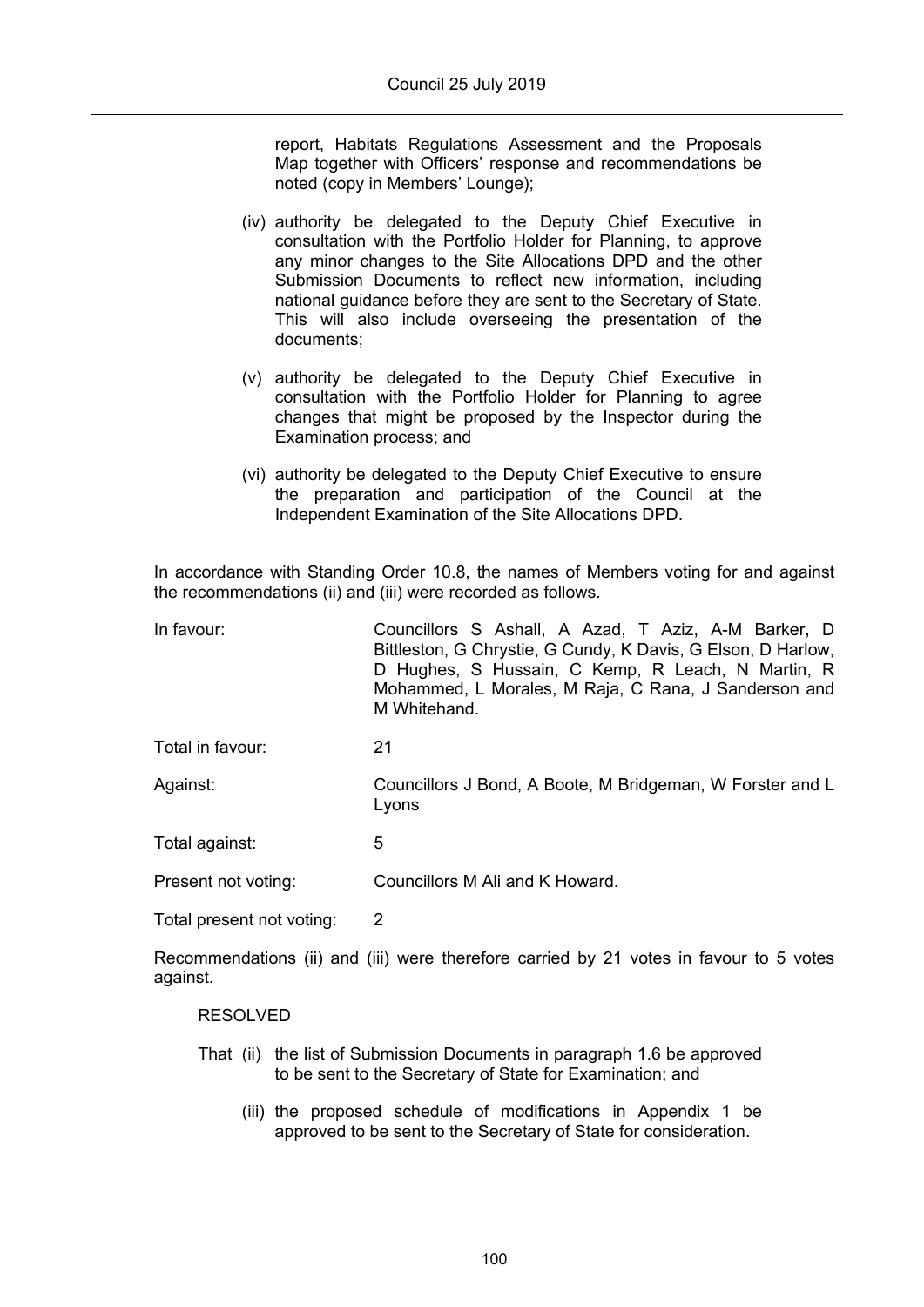## **13. ELECTIONS REVIEW 2019.** WBC19-018

Councillor Bittleston introduced a detailed report which reviewed the electoral work of the Council to-date, including the voter id pilot and both the Borough and European elections. It was noted that the report had been reviewed by the Council's Elections and Electoral Registration Review Panel which had met on 4 July 2019.

A number of points were made in respect of the voter id pilot, including the costs involved and the range of acceptable forms of ID under the pilot. Councillor Bittleston addressed the points raised before referring the Council to the recommendation before it.

### RESOLVED

That the outcome of the 2019 voter ID pilot be noted.

## **14. REPORT ON EXECUTIVE DECISIONS OF URGENCY.** WBC19-016

The report before Council set out the details of the urgent decisions taken by the Executive in March 2019 in accordance with the provisions of Procedure Rule 15 (h) of the Overview and Scrutiny Rules, as set out in the Constitution. It was noted that full details of the decision taken in respect of School Place Provision were set out in Part II of the agenda, Press and Public Excluded.

### RESOLVED

That the use of the provisions of Procedure Rule 15(h) of the Overview and Scrutiny Rules be noted.

#### **ADJOURNMENT**

At 10.25pm, following determination of Agenda Item 15 – Report on Executive Decisions of Urgency, the Mayor announced a short adjournment of ten minutes.

## **15. SHEERWATER REGENERATION OVERSIGHT PANEL.** WBC19-022

The report before the Council dealt with the governance arrangements for the Sheerwater Regeneration Scheme. In May 2019 the Council had agreed to disband the Sheerwater Regeneration Project Board and replace it with a Sheerwater Regeneration Delivery Board. The Sheerwater Regeneration Oversight Panel would continue in its role, focusing on the social, environmental and economic issues for the residents and businesses in Sheerwater. Group Leaders had subsequently proposed that the Oversight Panel should be disbanded and that the Delivery Board should explore expanding its remit to include those matters previously overseen by the Oversight Panel. The report formally recommended that the Oversight Panel should be disbanded and that its responsibilities should be transferred to the Delivery Board.

Councillor Barker moved and Councillor Aziz seconded the following amendments to the recommendation: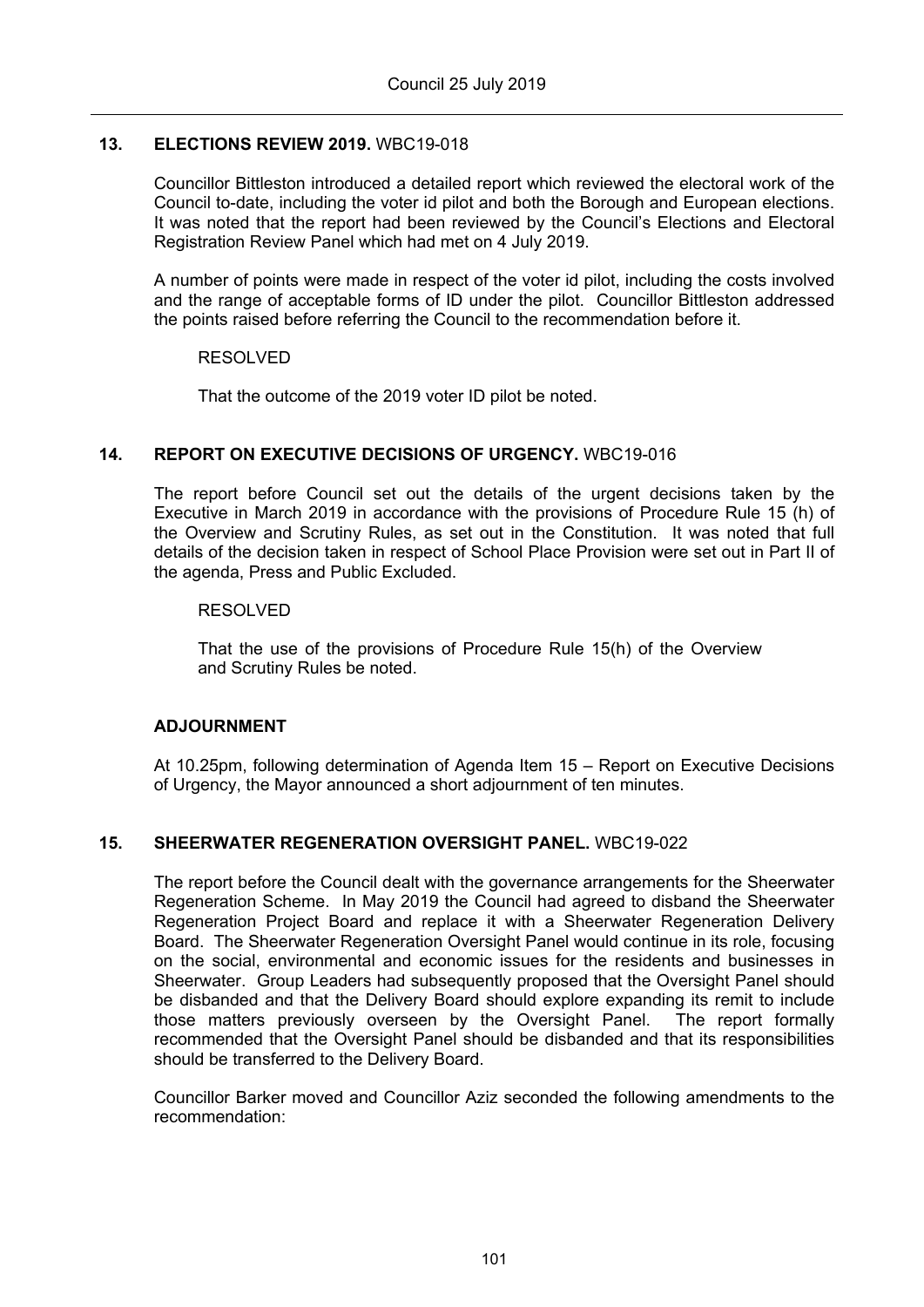- (i) The relevant responsibilities of the Sheerwater Regeneration Oversight Panel and Sheerwater Regeneration Delivery Board be combined in a new Sheerwater delivery and oversight panel.
- (ii) The terms of reference for a new Sheerwater delivery and oversight panel be provided to councillors by Friday 6 September.
- (iii) The chair of the new panel to be an opposition member.
- (iv) The Portfolio Holder for the Development to be an ex-officio member of the panel

Councillor Bittleston welcomed the proposals. The Council was advised that, if the proposals were agreed, draft terms of reference would be prepared and circulated to Group Leaders and Deputy Group Leaders for agreement. The proposals would be based on a membership of 7, comprising 3 Conservative Councillors, 2 Liberal Democrat Councillors, 1 Labour Councillor and 1 Independent Councillor. The Chairman of the new Group would be elected at the first meeting, and non-member Ward Councillors for Canalside would be able to attend.

#### RESOLVED

- That (i) the relevant responsibilities of the Sheerwater Regeneration Oversight Panel and Sheerwater Regeneration Delivery Board be combined in a new Sheerwater Delivery and Oversight Panel;
	- (ii) the terms of reference for a new Sheerwater Delivery and Oversight Panel be provided to Councillors by Friday, 6 September;
	- (iii) the Chair of the new Panel to be an opposition member; and
	- (iv) the Portfolio Holder for the Development to be an ex-officio member of the Panel

### **16. NOTICES OF MOTION.**

#### Councillor I Johnson

The following motion was moved by Councillor Johnson and seconded by Councillor Barker and referred to the Executive on 12 September 2019 in accordance with Standing Order 5.7.

"That this Council:

- (1) Notes the UK Government's invitation in May 2019 for market-led proposals for a new rail link connecting Heathrow Airport from the south and Waterloo and Surrey/Hampshire and this Council's long-term aspiration for a direct rail link to Heathrow Airport,
- (2) supports action to benefit the environment by minimising traffic and pollution by transferring journeys from road to rail,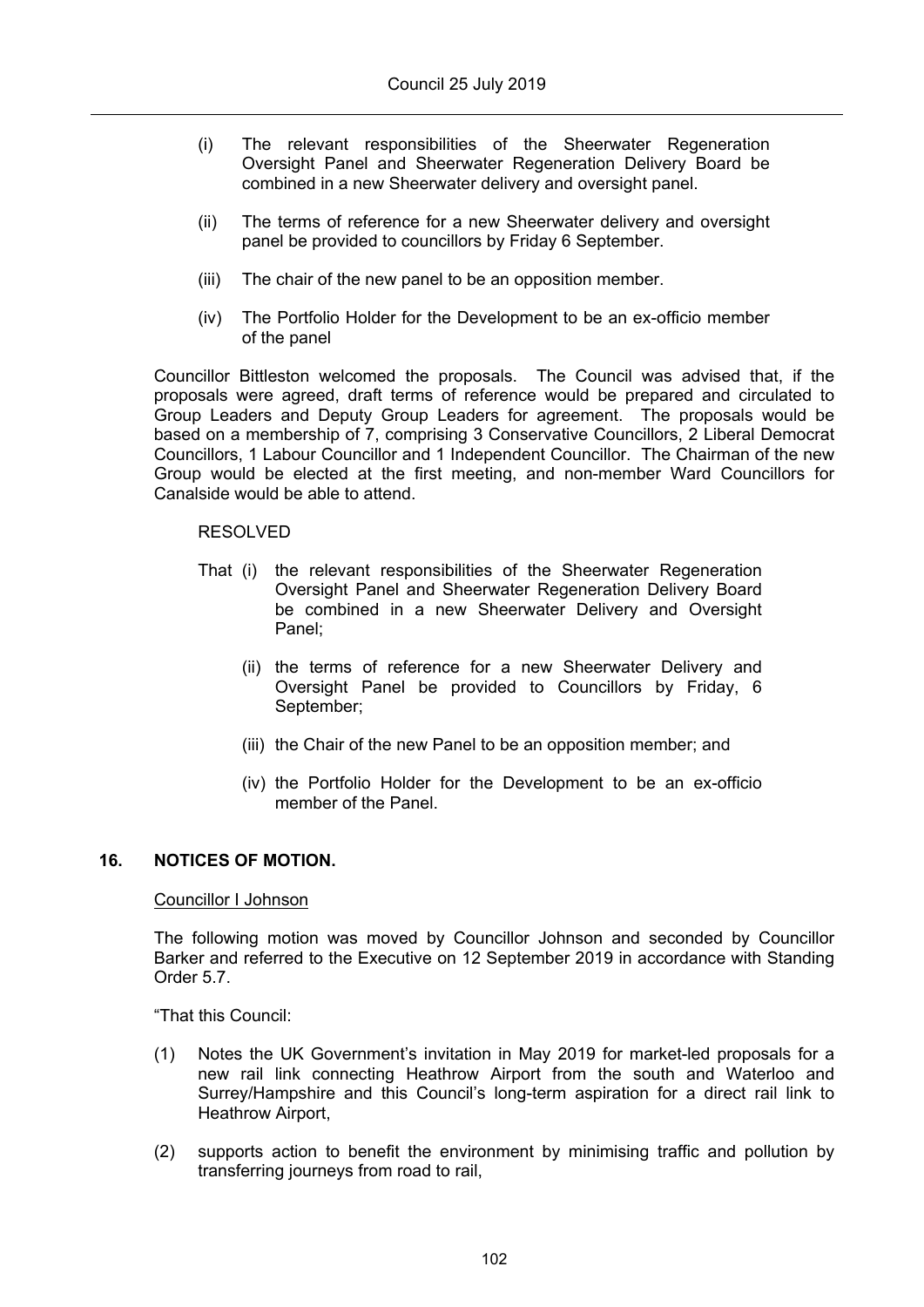- (3) welcomes the initiative of Heathrow Southern Railway to propose a project involving a direct rail link from Woking to Heathrow Airport including significant sections via tunnels to minimise environmental impact and
- (4) asks the Council to write to the Member of Parliament for Woking to press the Secretary of State for Transport to expedite the process of approving a project and selecting a preferred developer, and to advise members when this has been done."

## Councillor G Cundy

The following motion was moved by Councillor Cundy and seconded by Councillor Ashall and referred to the Executive on 12 September 2019 in accordance with Standing Order 5.7.

"This Council should introduce a policy at the earliest opportunity whereby any new planning application for development over 15 storeys should have at least 20% of its total surface area as living wall , garden terrace or roof garden . Where the Council has ownership , control or interest this policy should be adopted prior to formal policy introduction as a matter of internal policy."

### Councillor A-M Barker

The following motion was moved by Councillor Barker and seconded by Councillor Forster and referred to the Executive on 12 September 2019 in accordance with Standing Order 5.7.

"This council supports the work of the Fiery Bird Venue/Phoenix Cultural Centre CIC and calls for a permanent space to be found for this project in Woking Town Centre."

## Councillor M Ali

The following motion was moved by Councillor Ali and seconded by Councillor Aziz. The Mayor noted that, in the Motion, Councillor Ali had requested that the matter be debated at Council, rather than referred to Council, and invited Councillor Ali to move that Motion be determined on the evening. Councillor Ali indicated a preference for the matter to be referred to the next meeting of the Executive and accordingly it was agreed that the Motion would be referred to the Executive on 12 September 2019 in accordance with Standing Order 5.7.

"The democratic system works best with checks and balances and distributed decision making as opposed to centralized and single source authority. As such it's important that the chairs of the over sight panels including but not limited to Victoria Square and Sheerwater are elected by the councillors who are the members of the respective panel and shall as a recommendation not be the relevant portfolio holders. This serves democratic practices best.

Following the approval of this motion immediate election for the chairs of the oversight panels shall be held for the current year (irrespective of any past decisions) and there after every year follow the same pattern as the rest of the committees of the council for election of the chair.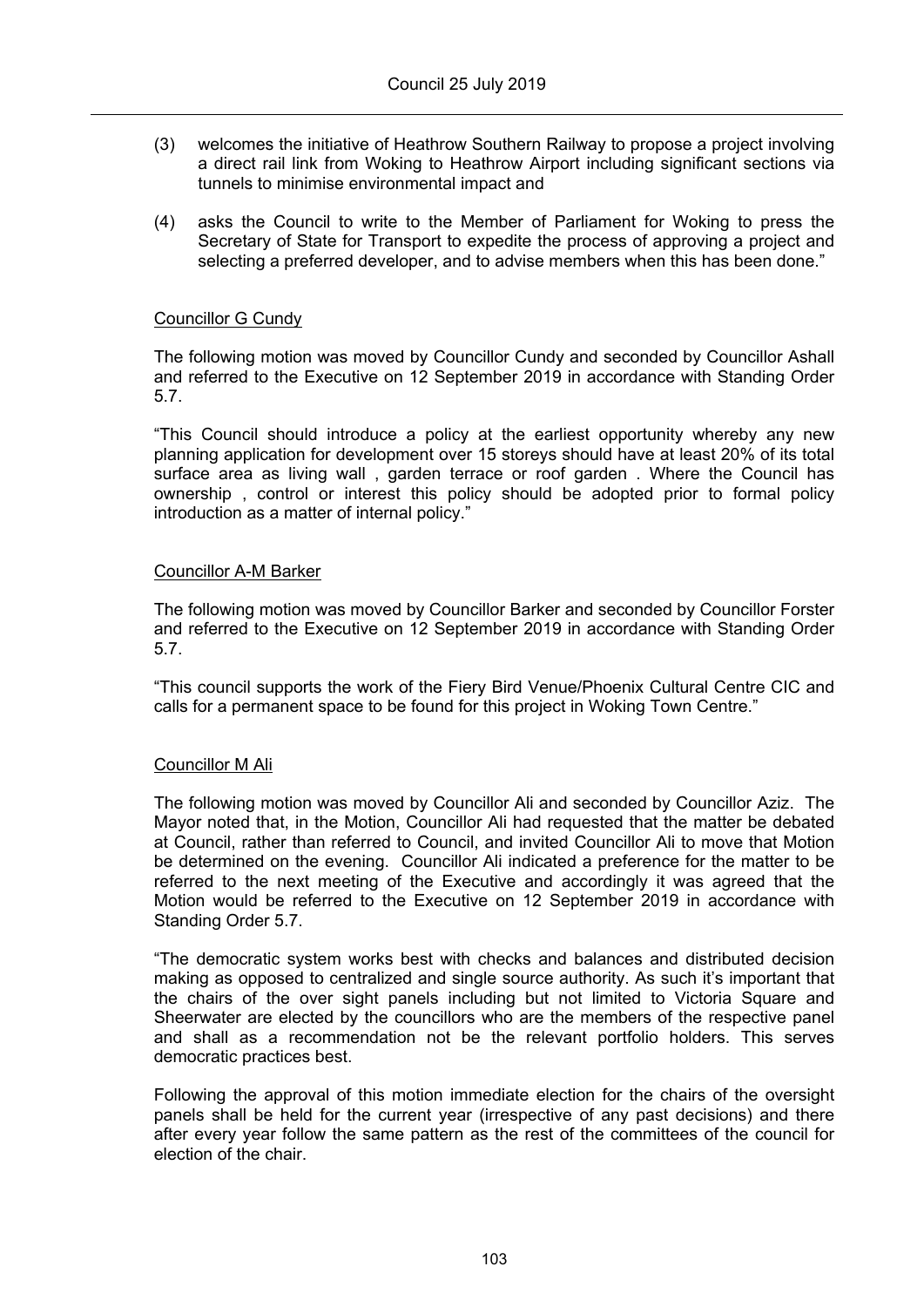This shall apply to existing and future panels.

In view of the recent meeting of Victoria square, I request that this motion be determined by the full council now and not referred to the executive."

### Councillor W Forster

The following motion was moved by Councillor Forster and seconded by Councillor Leach.

"This Council recognises that:

- The consequences of global temperatures rising above 1.5 degree celsius are so severe that preventing this from happening must be humanity's number one priority.
- That the Intergovernmental Panel on Climate Change (IPCC) states that limiting global warming to 1.5°C may still be possible, but only with ambitious action from national and sub-national authorities, civil society, the private sector, and local communities;
- All governments (national, regional and local) have a duty to limit the negative impacts of an increasingly erratic climate and biodiversity loss. Local authorities that recognise this should not wait for the national government to change its policies;
- Woking Borough Council has a good history on environmental issues and has already begun to assess a realistic timescale to make the Council carbon neutral.

Council therefore resolves to:

- Declare a Climate Emergency;
- Pledge to make Woking Borough Council, its wholly-owned companies and contractors carbon neutral by 2030;
- Call on the Government to provide the powers and resources to make the 2030 target possible;
- Ask the Climate Change Working Group to oversee a plan to deliver the 2030 target and report to Full Council in 6 months on immediate and longer term actions to be taken."

Councillor Forster further moved that the Motion should be dealt with on the evening. Councillor Leach seconded the proposal. In accordance with Standing Order 10.8, the Council held a vote on the motion to determine the matter on the evening. The names of Members voting for and against the proposal were recorded as follows.

In favour: Councillors M Ali, T Aziz, A-M Barker, J Bond, A Boote, M Bridgeman, G Chrystie, W Forster, D Hughes, R Leach, L Lyons, L Morales, M Raja, C Rana and J Sanderson.

Total in favour: 15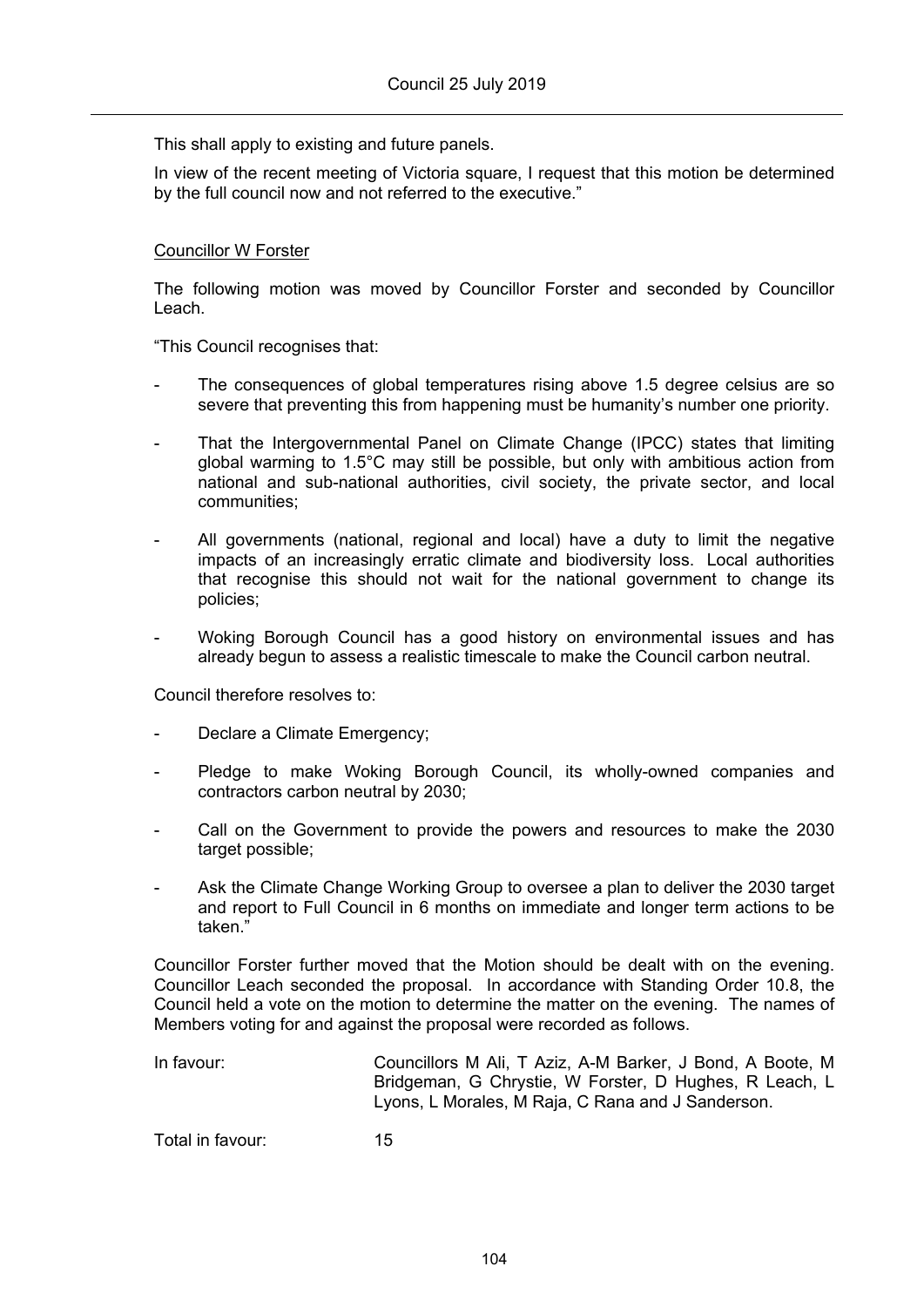| Against:                  | Councillors S Ashall, A Azad, D Bittleston, G Cundy, K<br>Davis, G Elson, D Harlow, S Hussain, C Kemp, N Martin, R<br>Mohammed, C Rana and M Whitehand |
|---------------------------|--------------------------------------------------------------------------------------------------------------------------------------------------------|
| Total against:            | 13                                                                                                                                                     |
| Present not voting:       | None.                                                                                                                                                  |
| Total present not voting: |                                                                                                                                                        |

It was therefore carried by 15 votes in favour to 13 votes against that the Notice of Motion would be determined on the evening.

Councillor Forster spoke in support of his Motion which proposed that the Council should declare a Climate Emergency and pledge to make the authority, its wholly-owned companies and contractors carbon neutral by 2030. Following discussion on the points raised by the Motion, the Council agreed the proposals.

### RESOLVED

That (i) the motion be supported;

- (ii) this Council recognises that:
	- The consequences of global temperatures rising above 1.5 degree Celsius are so severe that preventing this from happening must be humanity's number one priority.
	- That the Intergovernmental Panel on Climate Change (IPCC) states that limiting global warming to 1.5°C may still be possible, but only with ambitious action from national and sub-national authorities, civil society, the private sector, and local communities;
	- All governments (national, regional and local) have a duty to limit the negative impacts of an increasingly erratic climate and biodiversity loss. Local authorities that recognise this should not wait for the national government to change its policies;
	- Woking Borough Council has a good history on environmental issues and has already begun to assess a realistic timescale to make the Council carbon neutral.
- (iii) Council therefore resolves to:
	- Declare a Climate Emergency;
	- Pledge to make Woking Borough Council, its wholly-owned companies and contractors carbon neutral by 2030;
	- Call on the Government to provide the powers and resources to make the 2030 target possible;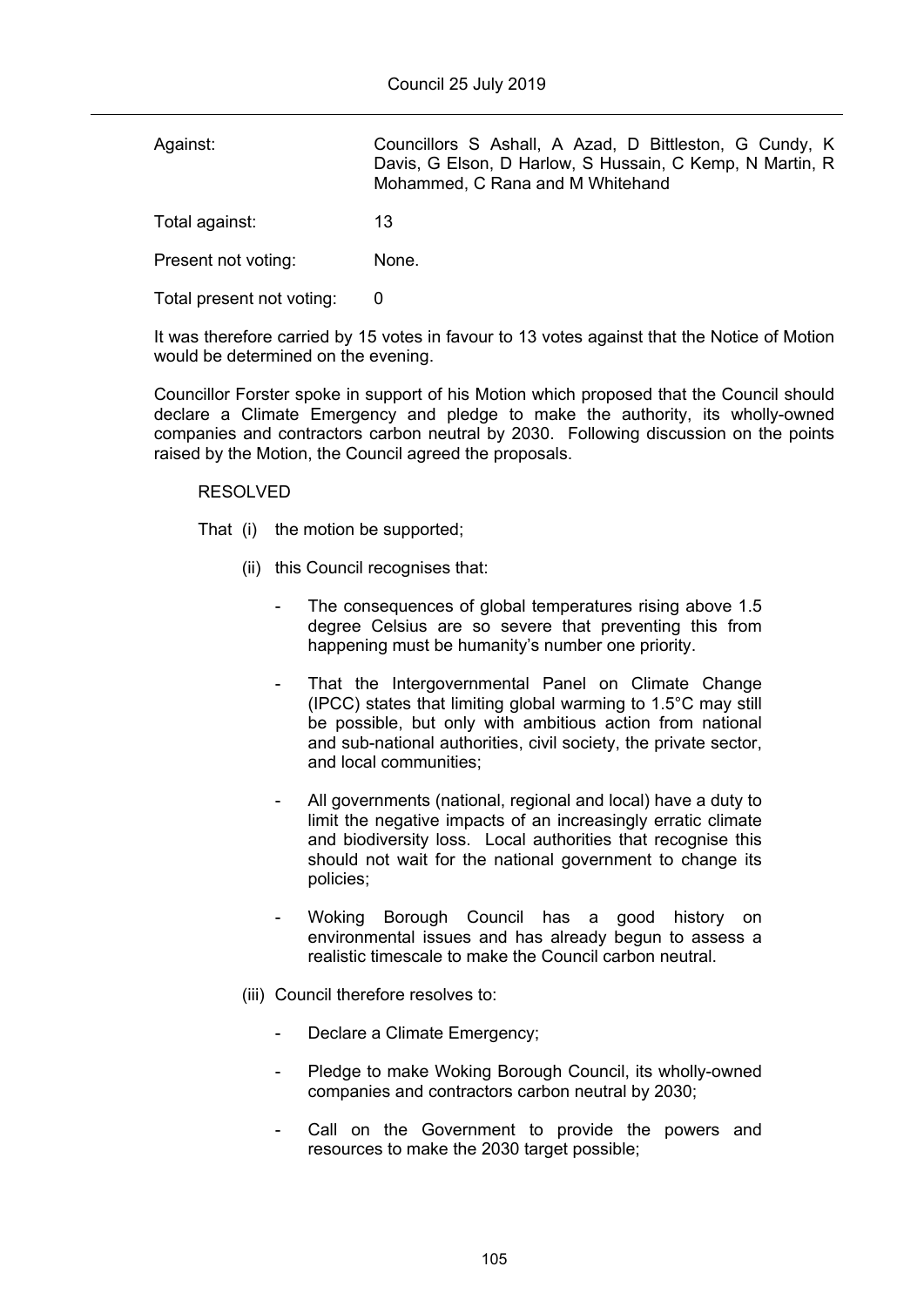Ask the Climate Change Working Group to oversee a plan to deliver the 2030 target and report to Full Council in 6 months on immediate and longer term actions to be taken.

#### Councillor J Bond

The following motion was moved by Councillor Bond and seconded by Councillor Ali.

"Following the suggestion by Cllr Bittleston at a recent Council meeting, I would like to formally move a motion of no confidence in his position as Leader of Woking Council.

As this motion has major implications and has already been offered by Cllr Bittleston, I would also request that it is determined immediately without recourse to the Executive Committee."

In view of the wording of the Motion, calling on the Council to determine the matter on the evening, the Mayor invited the Council to agree to move straight to the debate. The proposal was agreed and Councillor Bond introduced the Motion, expressing the hope that the Leader would resign to allow a new Leader to be elected. The Leader of the Council, Councillor Bittleston, advised that, whilst the position of Leader of the Council was determined by Council, the Leader of the Conservative Group was chosen by the Group. Councillor Bittleston further advised that he would not resign as Leader of the Conservative Group and that accordingly, should he be removed from the position of Leader of the Council, the new Leader of Council would not be a Conservative Councillor.

At the request of Councillor Forster, the Chief Executive, Ray Morgan, outlined the possible next steps in light of the Motion. Mr Morgan advised that the removal of Councillor Bittleston as Leader of the Council would have the effect of disbanding the existing Executive and the Council's Administration. The Council would operate emergency arrangements with Officers until such time that the Council had appointed a new Leader. In view of the earlier statement by the Leader of the Council, it would fall to the remaining three political groups to form the new Administration.

Following further debate, the Council moved to a vote on the Notice of Motion. The names of Members voting for and against the proposal were recorded as follows.

- In favour: Councillors M Ali, T Aziz, J Bond, A Boote, M Bridgeman and M Raja,
- Total in favour: 6
- Against: None.

Total against: 0

Present not voting: Councillors S Ashall, A Azad, A-M Barker, D Bittleston, G Chrystie, G Cundy, K Davis, G Elson, W Forster, D Harlow, D Hughes, S Hussain, I Johnson, C Kemp, R Leach, L Lyons, N Martin, R Mohammed, L Morales, C Rana, J Sanderson and M Whitehand.

Total present not voting: 22

The Motion was therefore carried by 6 votes in favour to no votes against.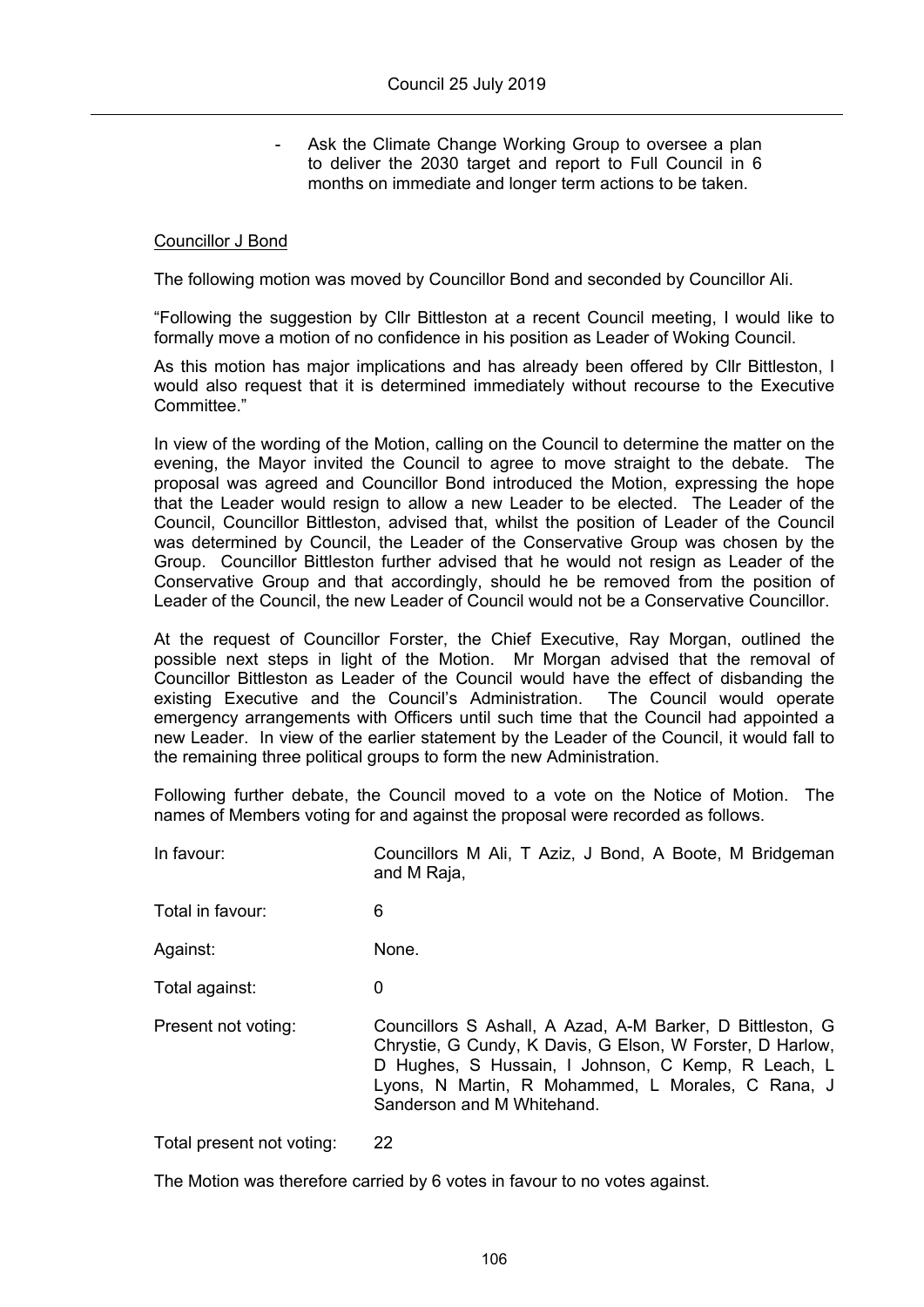### RESOLVED

That the Motion be supported.

Following the decision of Council, the Leader of the Council advised that he would make a decision on his position by midday on Monday, 29 July and advised that, in the event that the Leaders of the three other Political Groups had drawn up proposals for the formation of a coalition Administration, he would instruct the Chief Executive to make arrangements for a Special Meeting of the Council to elect the new Leader of the Council.

### Councillor A-M Barker

(NOTE: In accordance with his earlier Declaration of Interest in Woking Football Club, Councillor Johnson left the Chamber before consideration of the following item and did not return to the Meeting.)

The following motion was moved by Councillor Barker and seconded by Councillor Hughes and referred to the Executive on 12 September 2019 in accordance with Standing Order 5.7.

"Council notes that a capacity of 5000 is sufficient for a football team to compete in League Two.

Council calls on officers to assess the effect on current proposals for development at Kingfield of stadium capacities at various levels between 6000 and 8000."

## **17. EXCLUSION OF PRESS AND PUBLIC.**

The Mayor moved and Councillor Hussain seconded that the press and public should be excluded from the meeting during consideration of the following items.

#### RESOLVED

That the press and public be excluded from the meeting during consideration of Agenda Item 18 – Recommendations of the Executive, Agenda Item 19 – Report on Executive Decisions of Urgency, and those questions raised under Agenda Item 8 which had been deferred to Part II of the agenda, in view of the nature of the proceedings that, if members of the press and public were present during this item, there would be disclosure to them of exempt information as defined in paragraph 3 of Part 1 of Schedule 12A, to the Local Government Act 1972.

Paragraph 3 – Information relating to the financial or business affairs of any particular person (including the authority holding that information).

## **8. QUESTIONS**

(NOTE: In accordance with the Officer Employment Procedure Rules, Peter Bryant (Head of Democratic and Legal Services) declared a disclosable personal interest (nonpecuniary) in the following item – Questions – arising from (i) being a member of the Cards Trust, the supporters' club for Woking Football Club, and (ii) providing occasional